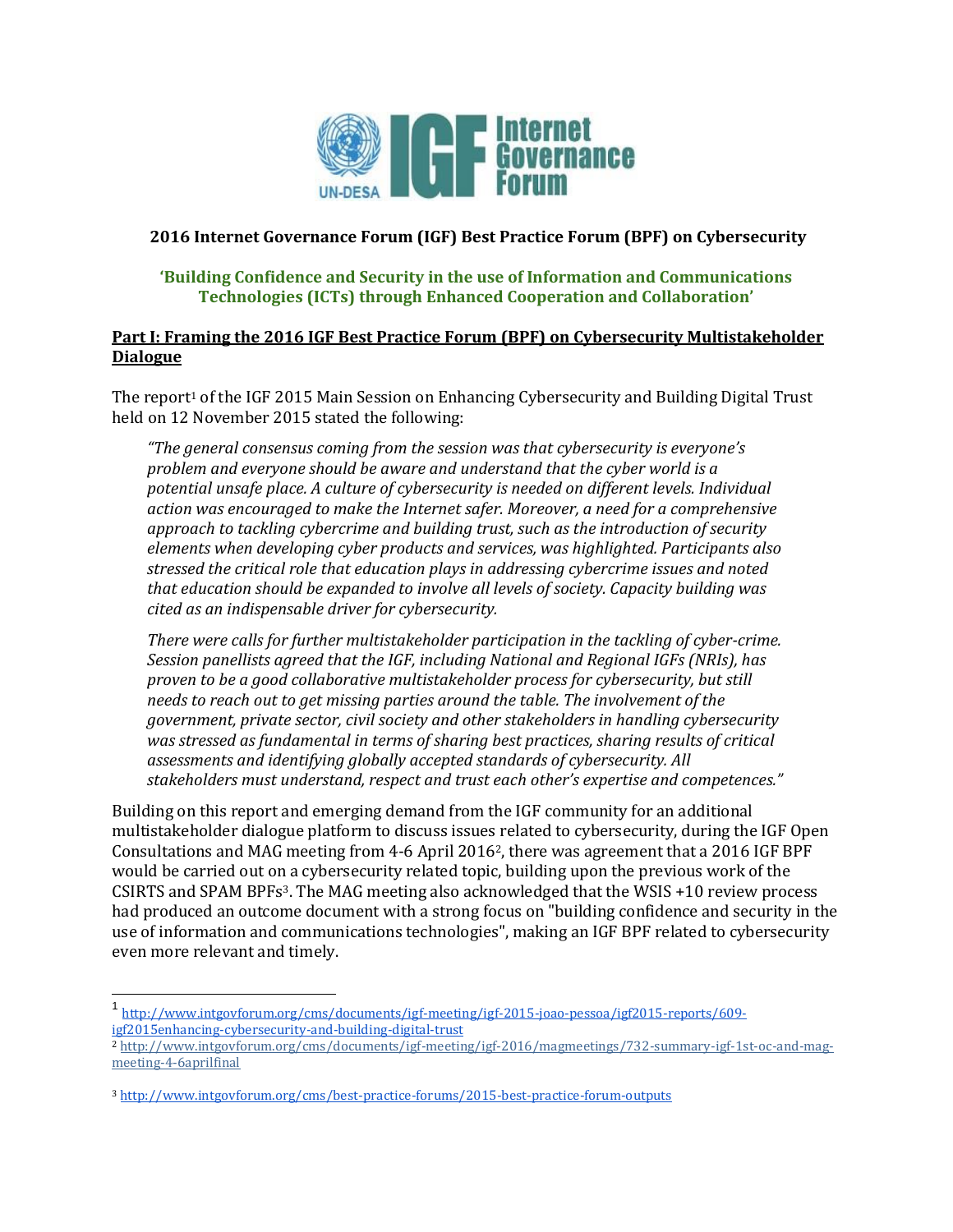While reviewing the outcomes of both the IGF Spam<sup>4</sup> and CSIRT<sup>5</sup> Best Practices Forums (BPFs) held in 2014 and 2015, there was an emerging consensus amongst the community that the 2016 cybersecurity BPF would benefit from addressing cooperation and collaboration between stakeholder groups as a central topic6. It was said during an initial Virtual meeting for the BPF that one of the lessons learned during the work on the IGF BPF on CSIRTS was that it attracted a mostly engineers working on technical issues. The BPF group found that while CSIRT teams in most cases find agreement within their own communities, there were significant communication issues when engaging with other stakeholder groups, in particular policy makers, civil society, but also law enforcement and even industry.

The community also expressed that all stakeholders would benefit from having a multistakeholder discussion, including each of the major IGF stakeholder groups, on how to engage and communicate with each other on cybersecurity issues. There was also a feeling that this would be uniquely fit for an IGF BPF and that the work carried out in 2016 should not be seen in isolation, but should rather be seen in a long-term perspective and that capacity building would be an integral component for the work. End users, law enforcement agencies, policymakers, and all of the other range of actors involved in cybersecurity should be invited to get involved in the work on an ongoing basis. It was also noted by a group of BPF participants that focusing on cooperation and collaboration would support the Internet Governance Principles laid out at the NETmundial Statement7, that recognize that "Effectiveness in addressing risks and threats to security and stability of the Internet depends on strong cooperation among different stakeholders".

It was also emphasized during the first few BPF Cybersecurity virtual meetings<sup>8</sup> that to many today, the word "cybersecurity" is often loaded with context, and many organizations associate it with government decision making, or commercial security solutions. Within the IGF, it was said, there is an opportunity to redefine cybersecurity as a common goal between all stakeholders, and to work towards finding a common understanding what productive cooperation and collaboration might look like.

In a contribution to the BPF from Mr. David Strudwic[k](http://www.intgovforum.org/cms/documents/best-practice-forums/881-cdd-igf-proposal-20160617)<sup>9</sup> it was suggested that cybersecurity 'situational awareness' could also be a complementary topic for the BPF to explore in its work. The contribution defined cybersecurity situational awareness as "Both knowing and influencing combined risks and applied mitigations"; or in more detail, "The resulting sensitivity to a local risk state that arises from clearly establishing vulnerabilities and threats and the commensurate measures to mitigate such threats, while supporting and maintaining the confidentiality, integrity, availability and non-repudiation of information within integrated computing and communications systems."

 $\overline{a}$ 

<sup>4</sup> <http://www.intgovforum.org/multilingual/content/2015-best-practice-forum-outputs>

<sup>5</sup> <http://www.intgovforum.org/multilingual/content/2015-best-practice-forum-outputs>

<sup>6</sup> See 2016 IGF BPF Cybersecurity Virtual Meeting Summary's from May-August 2016: <http://www.intgovforum.org/cms/best-practice-forums/bpf-cybersecurity>

<sup>7</sup> <http://netmundial.br/netmundial-multistakeholder-statement/>

<sup>8</sup> Initial Contributions/Ideas/Suggestions received via emails on BPF Cybersecurity Mailing List: Proposal from: Andrew Cormack, \*Jisc\*Adli Wahid, \*FIRST\*, Cristine Hoepers, \*CERT.br/NIC.br\* Peter Cassidy, \*Anti-Phishing Working Group (APWG)\*, Maarten Van Horenbeeck, \*FIRST\*, Serge Droz, \*FIRST\*; Neil Schwartzman; Jerome Athias; James Gannon; Serge Droz; Marilyn Cade; David Strudwick; Michael Ilishebo; Alejandro Pisanty; Wout DeNatris; Cheryl Miller; Nick Shorey; Richard Leaning and more.

<sup>9</sup> <http://www.intgovforum.org/cms/documents/best-practice-forums/881-cdd-igf-proposal-20160617>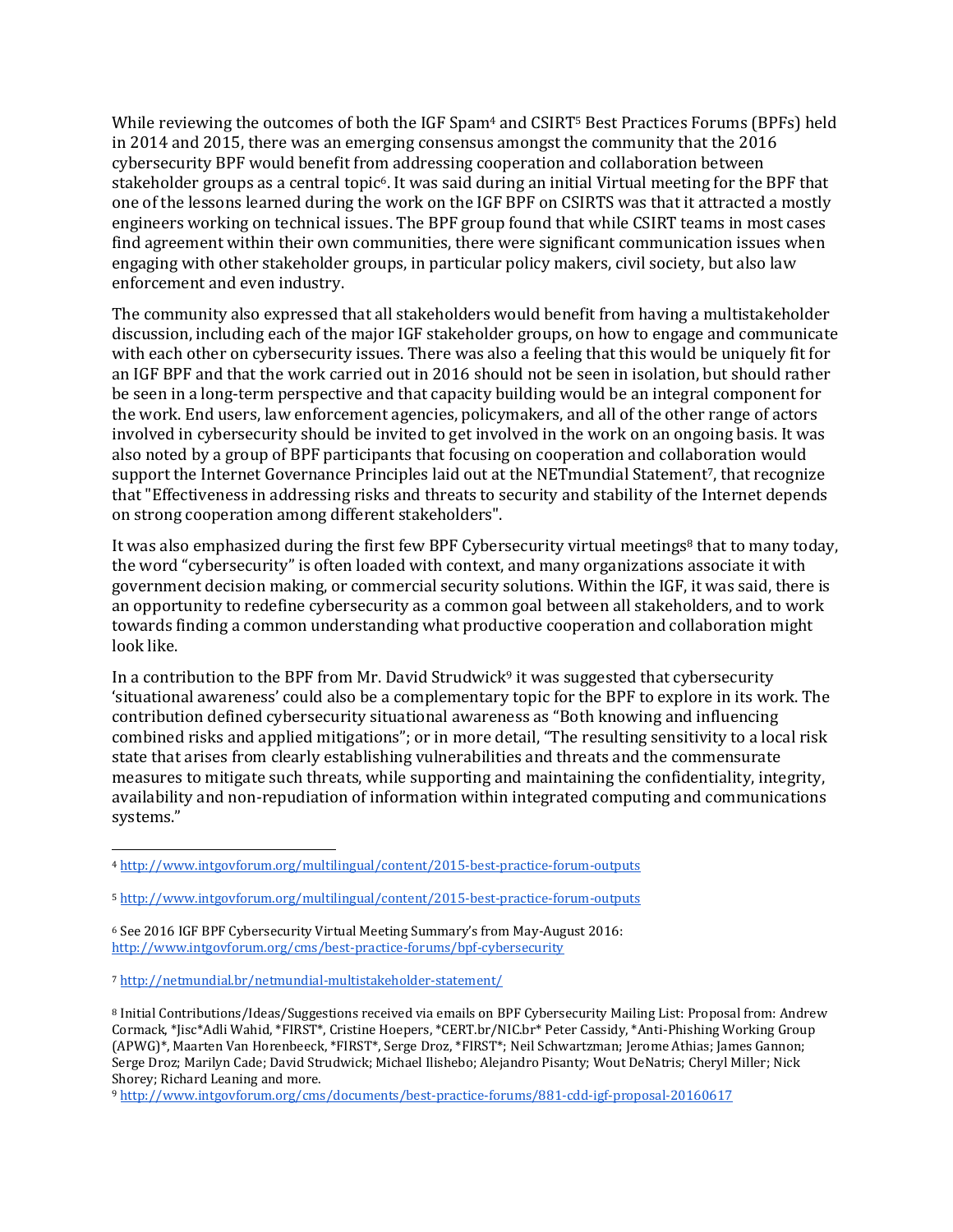The proposal suggested that the IGF BPF Cybersecurity dialogue space could work towards helping to "establish a common international *scaffolding* and development of emergent best practice supporting *security situational awareness*, with the intention to achieve globally applicable common policy towards increasing technical *capabilities,* reduction in *vulnerabilities* and the exertion of positive *influence* engendering increased *confidence* in the operation of underlying information technologies, on which the Internet relies."

Two contributions<sup>10</sup> from the Internet Society (ISOC) to the BPF also emphasized the importance of cooperation and a collaborative approach in multistakeholder efforts to build confidence, user trust and security in the use of Information and Communications Technologies (ICTs). In ISOC's Executive Summary of their Policy Framework for an Open and Trusted Internet, they state:

*"Large scale data breaches, uncertainties about how our data is being used, cybercrime, surveillance and other online threats are impacting Internet users' trust, how they use the Internet, and hindering Internet adoption. Policymakers are facing an important challenge today: How to fully embrace the digital revolution while, at the same time, ensuring the safety and security of their citizens. The Internet Society believes the Internet needs a solid foundation in trust to achieve its full potential. Trust is a cornerstone for all successful connectivity strategies, in developing and developed countries alike. This can only be achieved through collective responsibility and collaboration."*

ISOC's collaborative security approach to tackling Internet security issues further emphasizes that the Internet itself was built through voluntary cooperation and collaboration and cooperation and collaboration remain the essential factors for the Internet's prosperity and potential. Further, the approach emphasizes that everyone has a collective responsibility for the security of the Internet and multistakeholder cross-border collaboration is an essential component.

### **Framing working definition(s) of Cybersecurity:**

**[http://policyreview.info/articles/analysis/what-we-talk-about-when-we-talk-about](http://policyreview.info/articles/analysis/what-we-talk-about-when-we-talk-about-cybersecurity-security-internet-governance)[cybersecurity-security-internet-governance](http://policyreview.info/articles/analysis/what-we-talk-about-when-we-talk-about-cybersecurity-security-internet-governance)**

*"The term 'Cybersecurity' is used for many different purposes. Many professionals consider that it is particularly valuable to use all terms that include 'security' sparingly, and then more as shorthand for sound risk management.* 

*It is valuable to distinguish between national security, public security, enterprise security and personal security. Further, much clarity arises when discussions have a clear starting point in signalling what assets are being protected against which risks, even if in a broad picture. thus, cybersecurity as national security encompasses, attacks that may impede the functioning of a society as a whole and threaten a nation's sovereignty or survivability; enterprise security includes separately its operational infrastructure and its intellectual property; for an NGO oriented to the defence of human rights, cybersecurity may encompass the confidentiality of its membership, sources of information and activities; threats to its reputation, and the drowning of its discourse in social media; for the average citizen, threats are mostly against life and* 

<sup>10</sup> Internet Society (ISOC): *A policy framework for an open and trusted Internet* –

[http://www.Internetsociety.org/doc/policy-framework-open-and-trusted-Internet](http://www.internetsociety.org/doc/policy-framework-open-and-trusted-internet) *and Collaborative security approach to tackling Internet security* issues[: http://www.Internetsociety.org/collaborativesecurity](http://www.internetsociety.org/collaborativesecurity)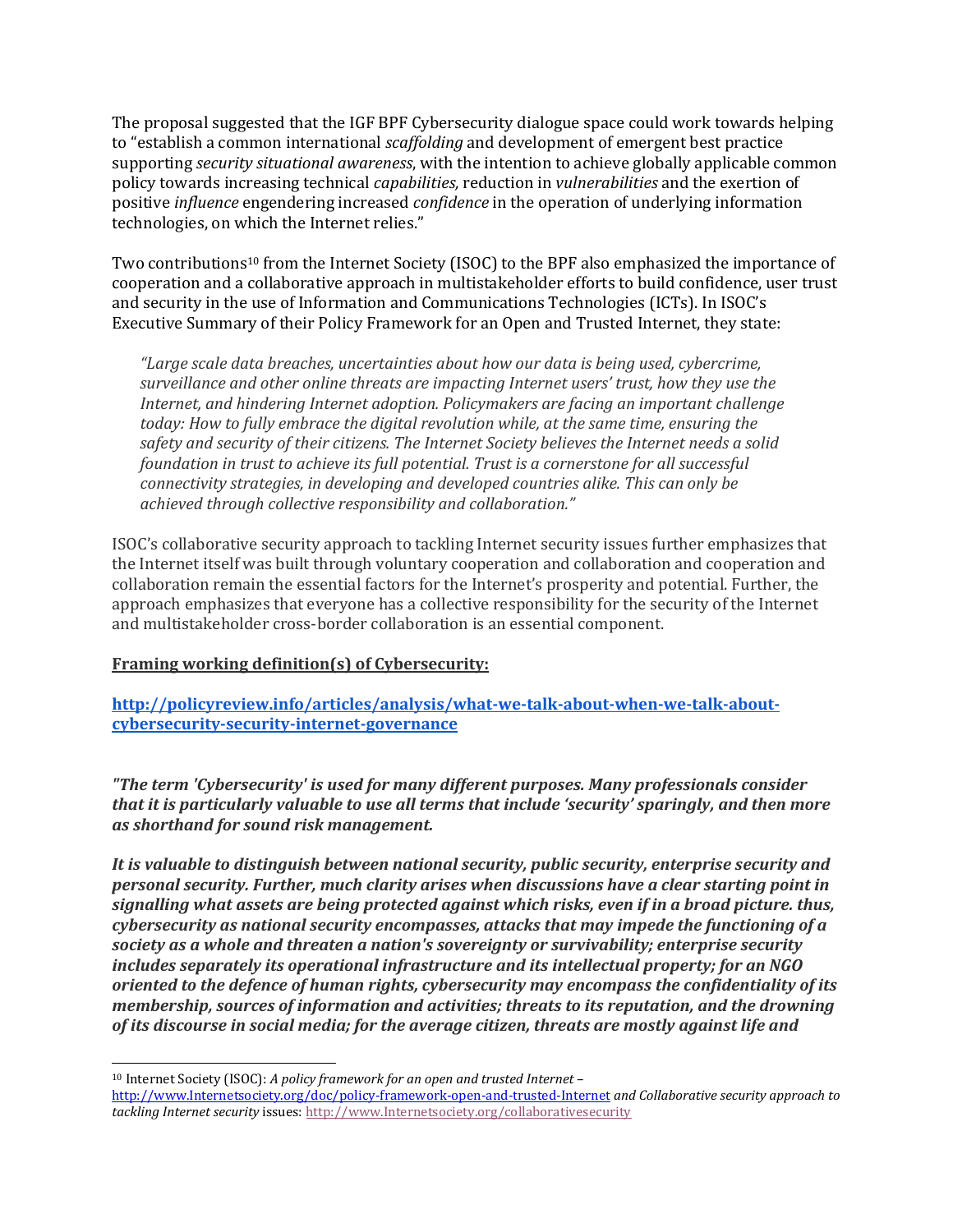*limb, reputation, and economic assets. The best practices in cybersecurity will ensue from a proper, proportionate analysis of risks, costs and benefits for each case and the riskmanagement disciplines that can best prevent and mitigate attacks."*

#### *From Kush Singh:*

*"In my opinion I find Cyber Security as a much generalized term. To most of us it doesn't mean much because we have been dealing knowing or unknowingly with cyber security. But it's easier to define the issues arising with cyber security. That being said I think it is very important to be specific about the type of cyber security issues that we deal with and which sector are we referring to e.g. private, public, banking etc.* 

*The more we specific we are the more easier it will be for the general public to understand the issues of cyber security, especially when people still haven't really grasped the dangers of the cyber world and where cyber security has stepped in and more importantly the funding needed to establish a fully functional cyber security mechanism in tackling threats from international level to national to inter business level.*

*The brutal truth is has been meeting on top of meetings around the world with establishment of organisations and bodies but I have not yet seen any concrete international cyber security policy out there where by it can be a benchmark for all nations that are serious about cyber security.*

*Do you think this might be because of lack of understanding about cyber security and how generalised the term is?* 

#### *From Andrew Cormack:*

*"Personally I've found that it has so many different interpretations (both across and within sectors) that it's almost meaning-free. So any discussion that mentions it ends up either as a discussion of what the participants mean by it, or at worst as a very long and complete miscommunication between people each talking about their own interpretation. But today's call also made me wonder whether it's actually a barrier to learning from past experience anything that pre-dates the invention of the term can't be relevant to it. So maybe trying to explain that "cybersecurity" consists of a number of pre-existing fields (information security, on-line crime, incident response, etc.) can make it easier to learn from those previous fields? As I said in the call, I've recently discovered that I've been doing "cyber security" for twenty years.*

*And on a related issue we've recently had a nice (for illustration purposes)/horrid (for network defence purposes) illustration of the importance of the label under which you work. Our UK national CSIRT recently moved to be part of the National Cyber-Security Centre: "a part of GCHQ", according to its logo. That connection was sufficient that an announcement of a possible RPZ feed of malware sites was pretty much universally reported, including by journals that should understand the difference, as "UK announces national firewall". See, for example, the Financial Times: [https://www.ft.com/content/85549652-79d1-11e6-97ae-](https://www.ft.com/content/85549652-79d1-11e6-97ae-647294649b28)647294649b28"*

### **Messages from the 2016 European Dialogue on Internet Governance (EuroDIG) and the 2016 Asia-Pacific Regional IGF (APrIGF)**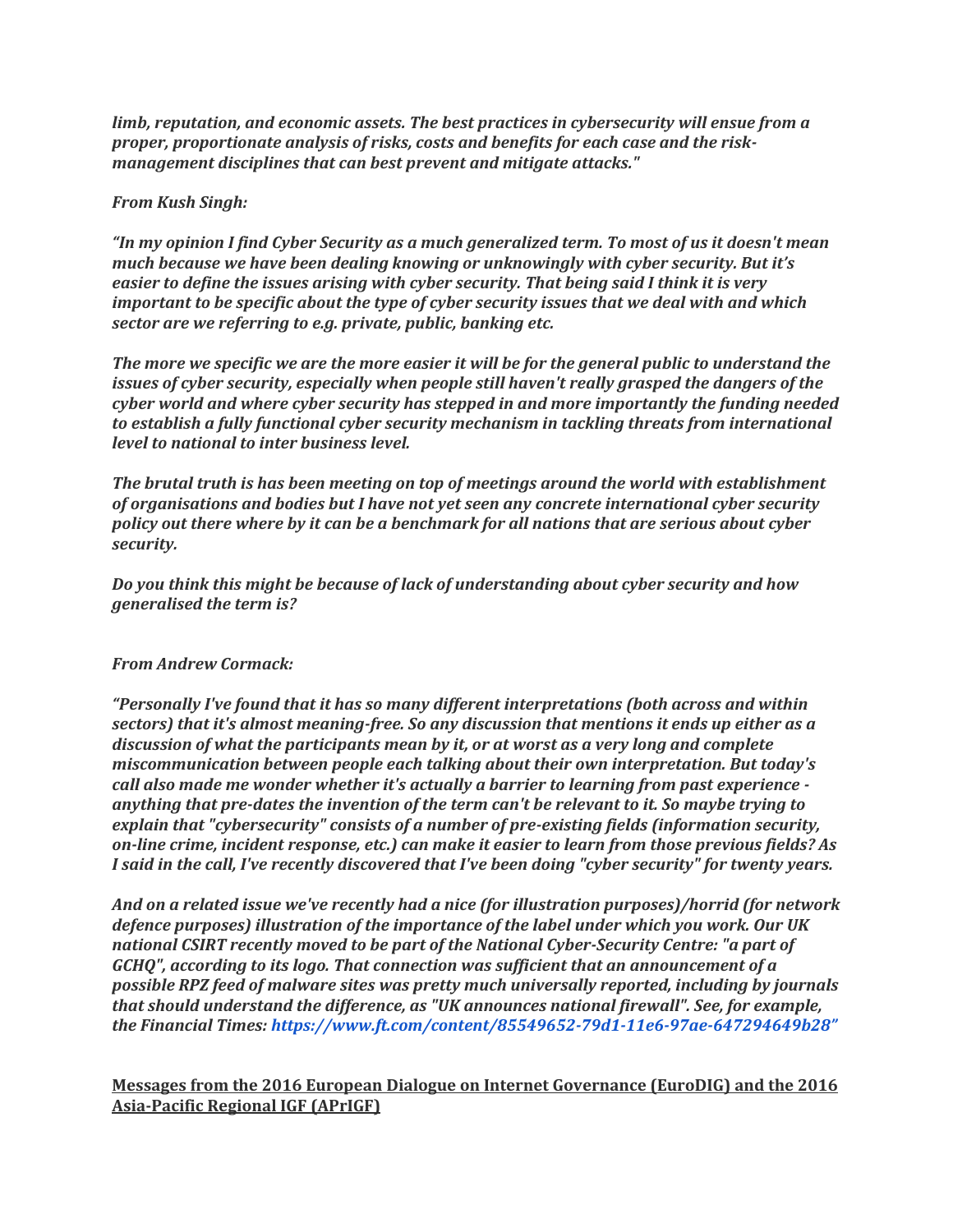During a workshop<sup>11</sup> (*Workshop 5: Cybersecurity revisited, or are best practices really best?*) held at the **2016 European Dialogue on Internet Governance (EuroDIG) held from 9-10 June 2016**, the following messages from participants emerged from the meeting which further indicate the demand from the community for further dialogue on cooperation and collaboration in cybersecurity work:

- *People tend to cluster together and collaborate within trusted communities, because with a trusted relationship something can be done. How to broaden this cooperation by binding with other clusters/communities?*
- *We need to collaborate to get things done, and the essential point is then to create trust between stakeholder groups: successful examples were when battling spam and cooperation between CERTS and LEA's. It can be done.*
- *Diplomatic communities (with a so called 'military tradition') and technical communities often mean something completely different when talking about security. There is a massive gap. But they are talking to each other and there certainly is an intention to continue the dialogue.*
- *How to keep the different 'clusters' open, where issues are discussed? More transparency is necessary when it comes to public-private-partnerships: all stakeholders should (be able to) participate.*
- *There is a multitude of platforms and initiatives working on cybersecurity, all spending money and doing capacity building: but are they indeed open and transparent, and what effect do they have and how to bring them together? This is an open question…<sup>12</sup>*

The Synthesis Document<sup>13</sup> from the **Asia-Pacific Regional IGF held from 27-29 July 2016** also stated:

### *"II. Security*

*Cybersecurity, the protection of information systems from damage and disruption, is critical not just to the stability of cyberspace, but also increasingly important to the physical world. Whether it is security, stability & resiliency of the Internet infrastructure or security of network and information systems, collaboration is needed to mitigate and prevent cyber security incidents within and beyond the Asia Pacific region, and the setting of global encryption standards is encouraged.*

# **Draft Outcome Document from the African Internet Governance Forum (AfIGF) 16-18 October 2016:**

**[http://afigf.org/sites/default/files/2016/docs/REPORT%20AFIGF%202016%20Draft%20o](http://afigf.org/sites/default/files/2016/docs/REPORT%20AFIGF%202016%20Draft%20outcome%2018102016_evening_rev1.pdf) [utcome%2018102016\\_evening\\_rev1.pdf](http://afigf.org/sites/default/files/2016/docs/REPORT%20AFIGF%202016%20Draft%20outcome%2018102016_evening_rev1.pdf)**

#### **Conclusions and Recommendations from the Plenary Sessions:**

### **Session 5: Security and Privacy issues in the Internet:**

 <sup>11</sup> [http://eurodigwiki.org/wiki/WS\\_5:\\_Cybersecurity\\_revisited,\\_or\\_are\\_best\\_practices\\_really\\_best%3F#Messages](http://eurodigwiki.org/wiki/WS_5:_Cybersecurity_revisited,_or_are_best_practices_really_best%3F#Messages)

<sup>12</sup> Messages from 2016 EuroDIG Workshop 5: [http://eurodigwiki.org/wiki/WS\\_5:\\_Cybersecurity\\_revisited,\\_or\\_are\\_best\\_practices\\_really\\_best%3F#Messages](http://eurodigwiki.org/wiki/WS_5:_Cybersecurity_revisited,_or_are_best_practices_really_best%3F#Messages)

<sup>13</sup> 2016 Asia-Pacific Regional IGF Synthesis Document[: http://comment.rigf.asia](http://comment.rigf.asia/)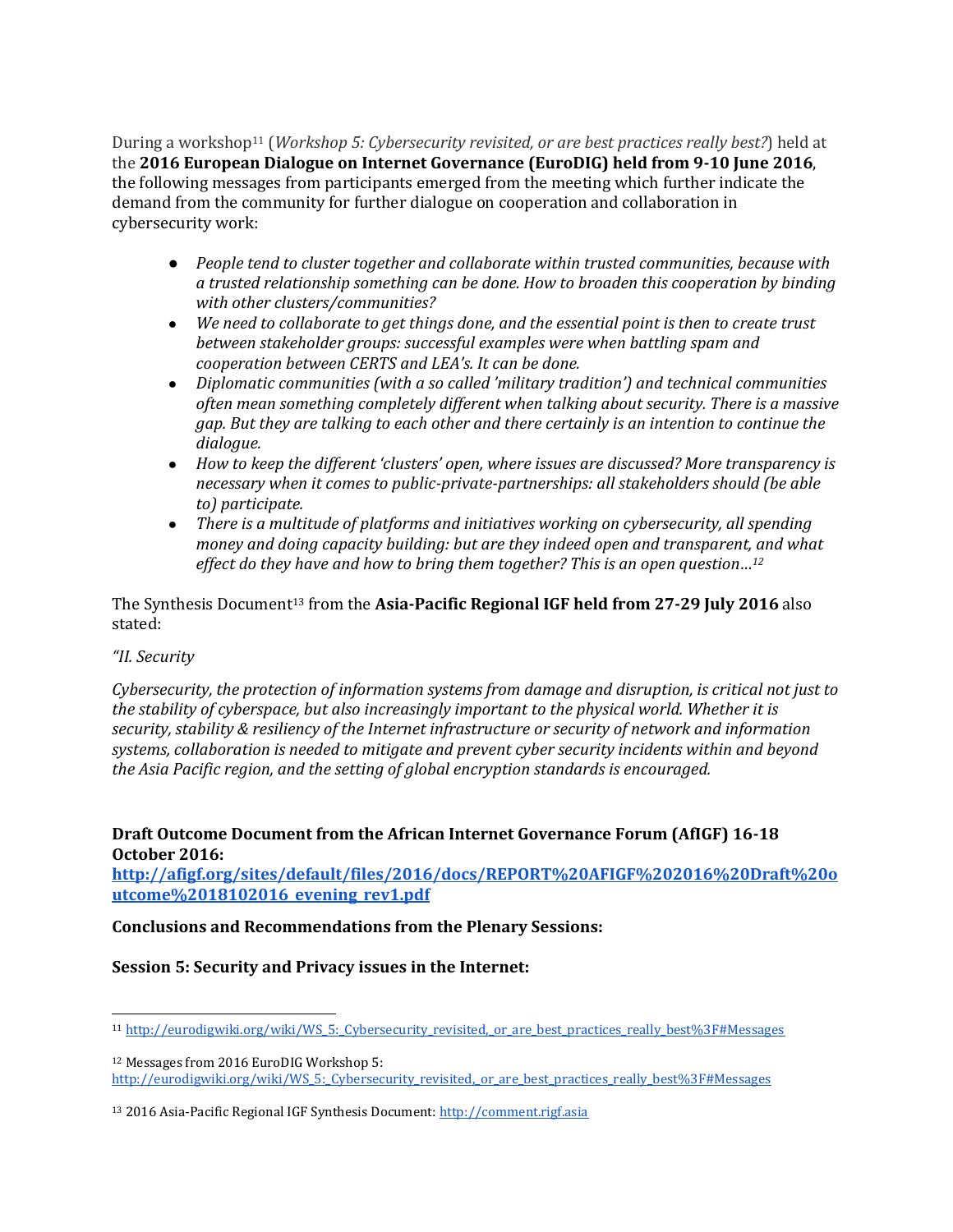*"African member states should sign and ratify the AU Convention on Cybersecurity and Personal Data Protection. In this context, they should implement relevant regulations related to Access to Information, data protection, privacy and cybercrime.*

*"Reinforce capacity building on Internet governance issues as education and cybersecurity."* 

## **Part II: Synthesis of [contributions received](http://www.intgovforum.org/cms/191-igf-2016/bpf-2016/3111-list-of-contributions-2016-igf-best-practice-forum-bpf-on-cybersecurity)<sup>14</sup> in response to the call for contributions<sup>15</sup>**

Following a series of virtual meetings<sup>16</sup> and consultations via the BPF Cybersecurity mailing list<sup>17</sup>, on 11 July 2016 the IGF Secretariat launched a public call for contributions on the IGF website inviting the IGF community to submit responses to the following questions:

- *● What are the typical roles and responsibilities of your/each of the stakeholder groups in making the Internet a secure and safe place for people to socialize and conduct business?*
- *● What are some of the typical communication mechanisms between stakeholder groups to discuss cyber security related concerns?*
- *● How can cybersecurity cooperation and collaboration be enhanced particularly in developing and least developed countries?*
- *● What are some common problem areas that stakeholders encounter when trying to enhance cooperation and collaboration?*

*● What are some notable existing best practices and examples of successful collaboration and cooperation amongst stakeholders and specific actors that have helped improve cybersecurity?*

*● What are some examples of best practices in 'Cyber security Situational Awareness' where different organizations have worked together, specifically with law enforcement agencies and other specialists?*

*● What are other related or different topics that your organization would like this BPF to address moving forward, both in 2016 and beyond?*

**The following section compiles and synthesizes the contributions received by the community to these questions. Some contributions are summarized while others are included verbatim. All contributions can be accessed and reviewed in their entirety on the IGF websit[e here](http://www.intgovforum.org/multilingual/content/list-of-contributions-2016-igf-bpf-cybersecurity) and in Annex I of this document.**

<sup>14</sup> [http://www.intgovforum.org/cms/191-igf-2016/bpf-2016/3111-list-of-contributions-2016-igf-best-practice-forum](http://www.intgovforum.org/cms/191-igf-2016/bpf-2016/3111-list-of-contributions-2016-igf-best-practice-forum-bpf-on-cybersecurity)[bpf-on-cybersecurity](http://www.intgovforum.org/cms/191-igf-2016/bpf-2016/3111-list-of-contributions-2016-igf-best-practice-forum-bpf-on-cybersecurity)

<sup>15</sup> <http://www.intgovforum.org/cms/best-practice-forums/bpf-cybersecurity>

<sup>16</sup> <http://www.intgovforum.org/multilingual/content/bpf-cybersecurity>

<sup>17</sup> [http://www.intgovforum.org/mailman/listinfo/bp\\_cybersec\\_2016\\_intgovforum.org](http://www.intgovforum.org/mailman/listinfo/bp_cybersec_2016_intgovforum.org)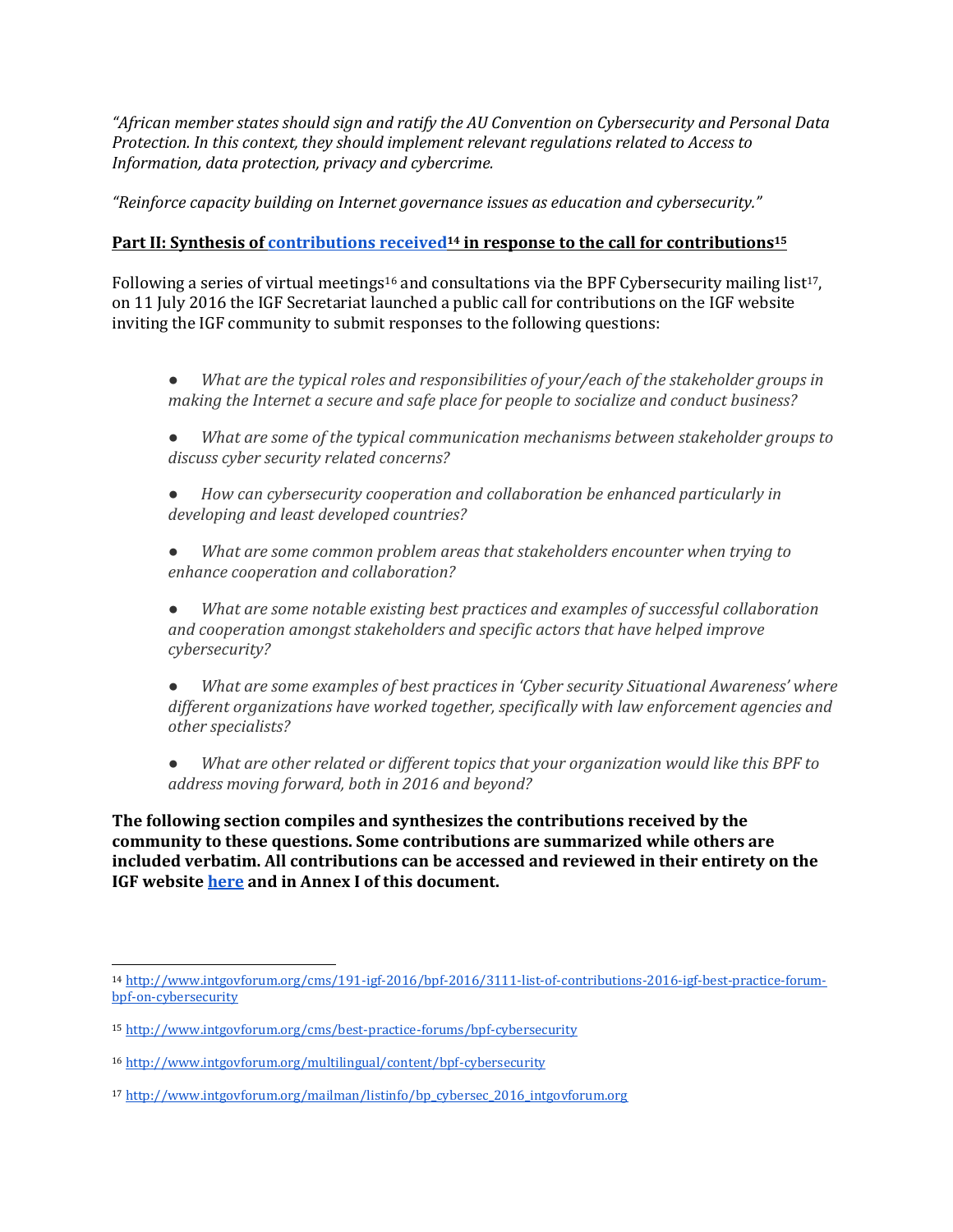### *● What are the typical roles and responsibilities of your/each of the stakeholder groups in making the Internet a secure and safe place for people to socialize and conduct business?*

### **Contribution from the Freedom Online Coalition (FOC):**

The roles and responsibilities of stakeholders are evolving in making the Internet a secure and safe place for people to socialize and conduct business. It is clear that security is no longer just the purview of governments and that it is increasingly a multistakeholder imperative. With cybersecurity and cybercrime challenges increasing in frequency and complexity there is a need for all stakeholders to work together to address these in a manner that preserves human rights, particularly privacy and free expression.

The call for cybersecurity policies to be developed in a more open and inclusive manner with greater protections for human rights has been growing:

- The Seoul Framework<sup>18</sup> that resulted from the Seoul meeting of the London Process in 2013 states that it is "necessary to continue to work together towards ensuring a trusted, secure and sustainable environment in partnership with multiple stakeholders, including international organizations and the private sector."
- The 2014 NETMundial Multistakeholder Statement<sup>19</sup> noted, inter alia, that "initiatives to improve cybersecurity and address digital security threats should involve appropriate collaboration among governments, private sector, civil society, academia and technical community."
- And, the Chair's statement<sup>20</sup> at the 2015 GCCS meeting in The Hague urged governments "to ensure that cyber policy at national, regional and international level is developed through multistakeholder approaches, including civil society, the technical community, businesses and governments across the globe."

Despite the recognition that cyber issues should be dealt with involving all stakeholders, there are few fora in which cybersecurity related concerns can be discussed on a multistakeholder basis. Various issue specific meetings may be held on cybersecurity matters to which other stakeholders are involved, but the degree to which civil society are engaged and welcomed is minimal, particularly in cybersecurity policy and norm- setting processes. Much work remains to be done to realize and put into practice the increasing calls for multistakeholder approaches – now is the time for all stakeholders to work together to make this a reality.

The Freedom Online Coalition Working Group 1 on "An Internet Free and Secure" has undertaken the following mapping of cyber security spaces and processes which assesses the degree to which they are open or not to stakeholders:

### [https://www.freedomonlinecoalition.com/wp-content/uploads/2015/05/Mapping-Brochure-](https://www.freedomonlinecoalition.com/wp-content/uploads/2015/05/Mapping-Brochure-WEB-1.pdf)[WEB-1.pdf](https://www.freedomonlinecoalition.com/wp-content/uploads/2015/05/Mapping-Brochure-WEB-1.pdf)

This mapping exercise clearly illustrated the degree to which cybersecurity processes and fora remain closed to stakeholders and particularly civil society.

### **Contribution from Mr. Fotjon Kosta, Albania:**

 <sup>18</sup> <http://www.mofat.go.kr/english/visa/images/res/SeoulFramework.pdf>

<sup>19</sup> <http://netmundial.br/netmundial-multistakeholder-statement/>

<sup>20</sup> <https://www.gccs2015.com/documents/chairs-statement-gccs2015>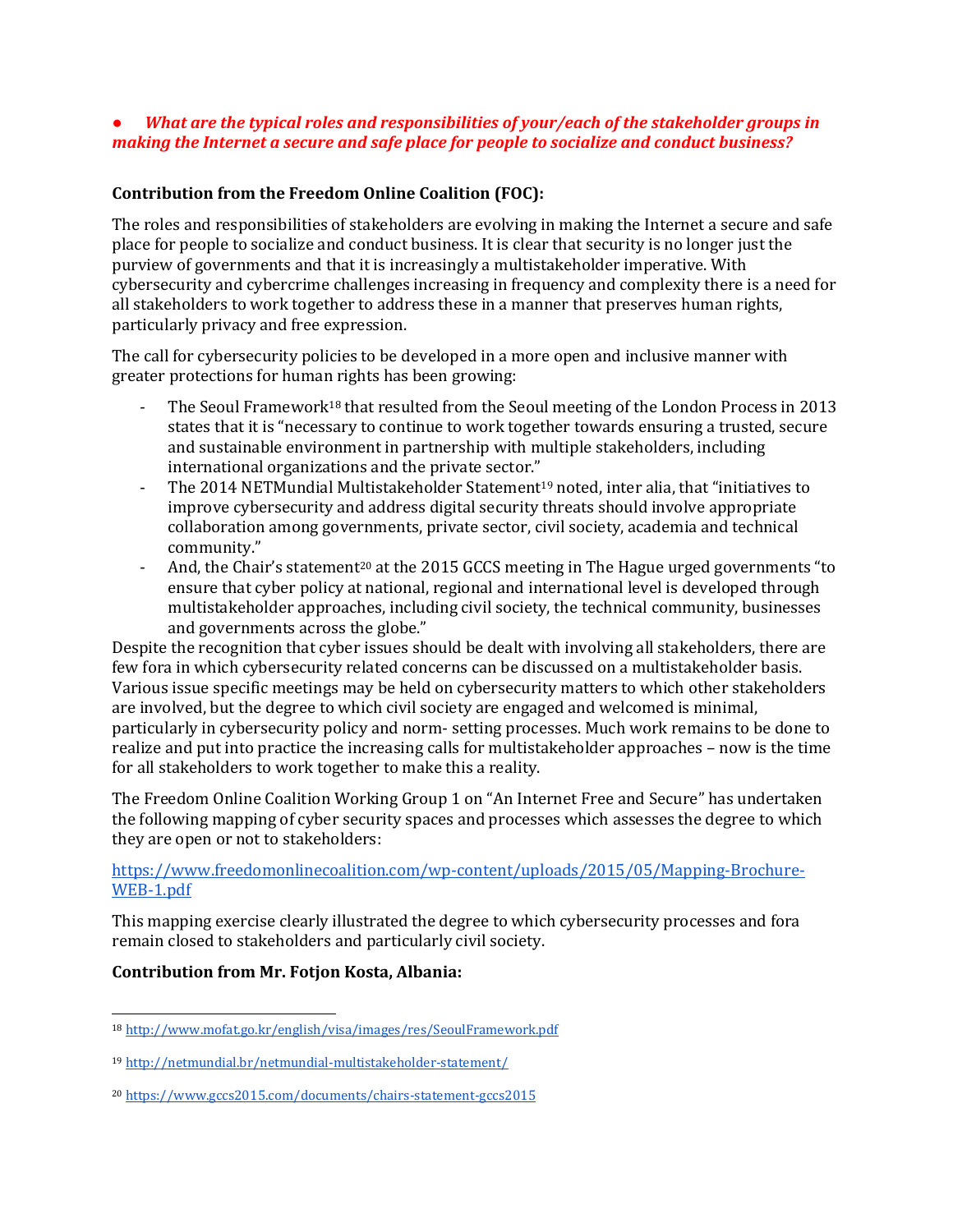The contribution from Mr. Fojon Kosta highlighted the 2013 'Behavioural Code' in Albania as an important agreement aimed at making the Internet a more secure and safe place. In this agreement all mobile companies, ISPs (Internet Service Providers) and the Ministry of Technology and Information officially committed to protect children from Internet risks. This code provided new services to raise Internet users' security.

## **Contribution from Mr. Segun Olugbile, Nigeria:**

i. The Nigerian ICT & Cybersecurity stakeholders' forum provides local awareness for policy makers on cybersecurity and public Internet safety. The forum collaborates with heads of government agencies relevant to ICT development, telecommunication regulation and captains of industry in the ICT industry to build trust and entrench Internet user confidence on the use Internet as a tool and a platform.

 ii. We engage the public on cybersecurity awareness through consistent participation in the Nigeria Internet Governance and similar event such e-Nigeria Summit where we ensure regular discussion on a secure cyberspace, share emerging issues on Internet safety as well as provide relevant capacity building on Personal & Corporate Internet Safety Responsibility (PCISR).

 iii. We engage the use of social media apps most especially WhatsApp to create discussion forum where instant Internet security incidents and mitigation reports are distributed and shared among individual members of the forum on real live and upwardly mobile basis. This approach has helped deescalate spread of the incidences and provide community awareness.

 iv. We engage in local high level political discussions with senior public officers and political offices holders within the executive and legislative arms of the government on possible policy and legislative intervention on cybersecurity.

 v. The group collaborate with key industry players and industry regulator on the development of technical code of conduct for the ISP and operators in the Internet Industry.

# **Contribution from the Association for Progressive Communications (APC):**

Cybersecurity initiatives should be built on democratic, multistakeholder processes, ensuring the meaningful and accountable participation of all stakeholders, including governments, the private sector, civil society, the technical community, the academic community and user's<sup>21</sup>. The respective roles and responsibilities of stakeholders should not be set in stone, or defined definitively at one point in time. Rather they should be interpreted in a flexible manner with reference to the issue under discussion. From the 2014 NETmundial Multistakeholder Statement, "initiatives to improve cybersecurity and address digital security threats should involve appropriate collaboration among governments, private sector, civil society, academia and technical community."22Furthermore, policy processes should actively seek out experts from all stakeholder groups that together comprise a wide range of contexts and experiences.

States are the duty bearers for human rights and security (including the right to personal security) in the international system. They have a positive obligation to provide a minimum standard of protection for the lives, integrity and personal security of individuals in their jurisdiction or under their effective control. States have obligations and duties under international law to respect, to protect and to fulfil human rights. The obligation to respect means that states must refrain from interfering with or curtailing the enjoyment of human rights. The obligation to protect requires

 $\overline{a}$ <sup>21</sup> [netmundial.br/wp-content/uploads/2014/04/NETmundial-Multistakeholder-Document.pdf](http://netmundial.br/wp-content/uploads/2014/04/NETmundial-Multistakeholder-Document.pdf) <sup>22</sup> [netmundial.br/wp-content/uploads/2014/04/NETmundial-Multistakeholder-Document.pdf](http://netmundial.br/wp-content/uploads/2014/04/NETmundial-Multistakeholder-Document.pdf)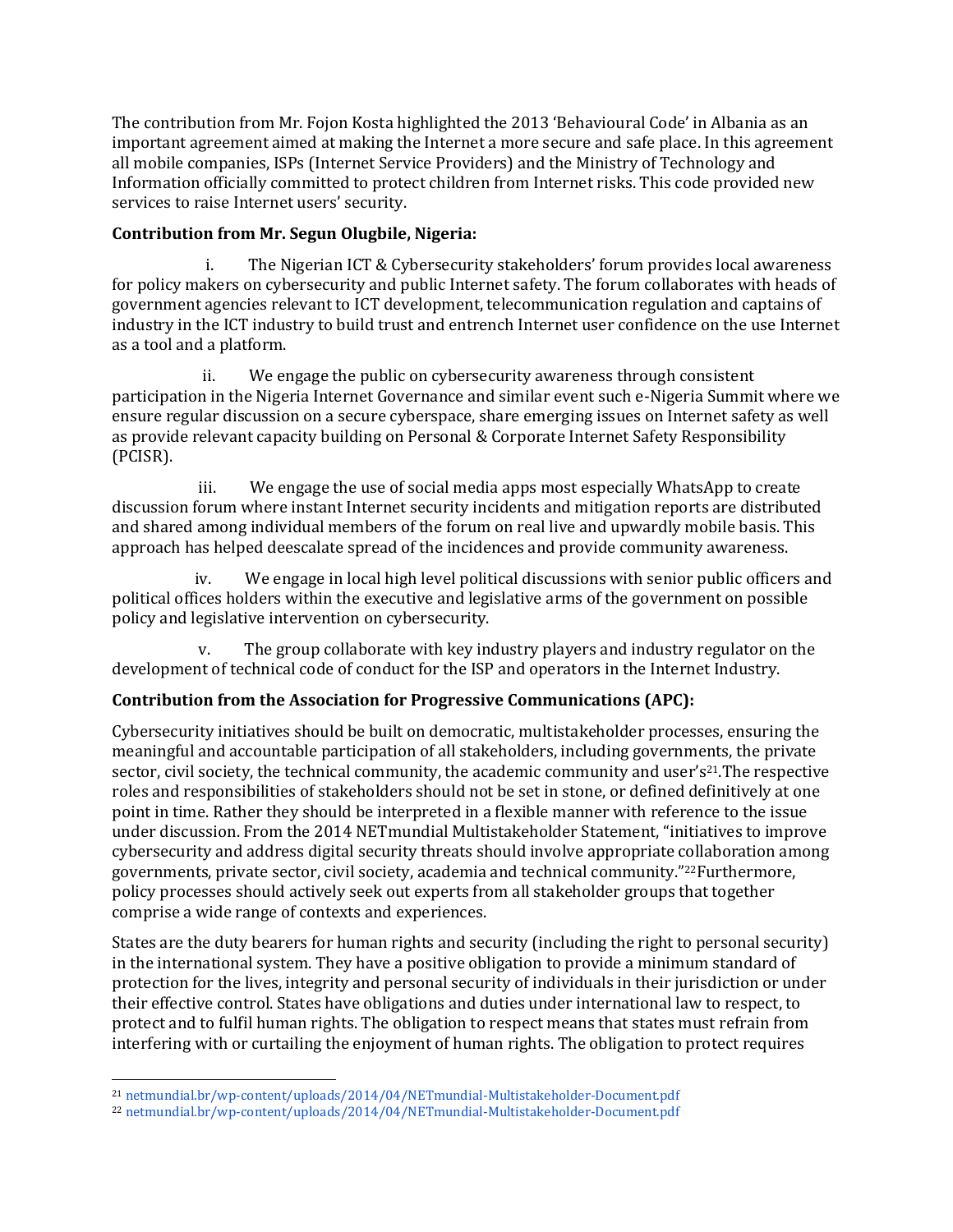states to protect individuals and groups against human rights abuses. The obligation to fulfil means that states must take positive action to facilitate the enjoyment of basic human rights.

These obligations extend to the digital environment, as the same rights people have offline must also be protected online.<sup>23</sup> Governments have committed to "address security concerns on the Internet in accordance with their international human rights obligations to ensure protection of freedom of expression, freedom of association, privacy and other human rights online, including through national democratic, transparent institutions, based on the rule of law, in a way that ensures freedom and security on the Internet so that it can continue to be a vibrant force that generates economic, social and cultural development."<sup>24</sup>

The private sector must engage in multistakeholder policy spaces alongside civil society and governments and uphold their responsibility to respect human rights. As the UN Guiding Principles on Business and Human Rights<sup>25</sup> lay out, corporations have the responsibility to respect human rights, including by acting with due diligence to avoid infringing on human rights and addressing adverse impacts with which they are involved, and to provide victims access to effective remedy.<sup>26</sup> Not only should we expect the private sector to follow international law, but non-binding standards and protocol norms as well. Products of the private sector should respect human rights by design. Likewise, where the private sector conducts research and development, its standards and protocols should be rights-respecting by design; for example, user privacy should be considered as inherently valuable as efficiency.

There is a recognition that the technical community cannot work alone, which is why we have seen recent reports such as from David Kaye, UN Special Rapporteur on the promotion and protection of the right to freedom of opinion and expression, supporting the implementation of encryption and anonymising tools as critical for human rights27. Kaye recommended that States, international organizations, corporations and civil society groups should systematically promote access to encryption and anonymity without discrimination and engage in a campaign to bring encryption by design and default to users around the world.

### **Contribution from the Organization of American States (OAS) Cybersecurity Program:**

The Organization of American States (OAS) Cybersecurity Program's efforts are geared toward three specific objectives:

a. Increasing access to knowledge and information on cyber threats and risks;

b. Enhancing the technical and policy capacity of governments and critical infrastructure operators to detect cyber threats, respond to cyber incidents, and combat both;

<sup>25</sup> UN Guiding Principles on Business and Human Rights. (2011[\).](http://www.ohchr.org/Documents/Publications/GuidingPrinciplesBusinessHR_EN.pdf)

 $\overline{a}$ <sup>23</sup> See Human Rights Council Resolution 20/8 (2011) on "The promotion, protection and enjoyment of human rights on the Internet[".](http://ap.ohchr.org/documents/dpage_e.aspx?si=A/HRC/RES/20/8) [ap.ohchr.org/documents/dpage\\_e.aspx?si=A/HRC/RES/20/8](http://ap.ohchr.org/documents/dpage_e.aspx?si=A/HRC/RES/20/8)

<sup>24</sup> See Human Rights Council Resolutions 26/13 (2014) and 32/13 (2016) on "The promotion, protection and enjoyment of human rights on the Internet". [ap.ohchr.org/documents/dpage\\_e.aspx?si=A/HRC/RES/26/13](http://ap.ohchr.org/documents/dpage_e.aspx?si=A/HRC/RES/26/13) an[d](http://ap.ohchr.org/documents/dpage_e.aspx?si=A/HRC/32/L.20) [ap.ohchr.org/documents/dpage\\_e.aspx?si=A/HRC/32/L.20/](http://ap.ohchr.org/documents/dpage_e.aspx?si=A/HRC/32/L.20)

[www.ohchr.org/Documents/Publications/GuidingPrinciplesBusinessHR\\_EN.pdf](http://www.ohchr.org/Documents/Publications/GuidingPrinciplesBusinessHR_EN.pdf)

<sup>26</sup> Sullivan, D. (2016). *Business and digital rights: Taking stock of the UN Guiding Principles for Business and Human Rights in the ICT sector*. APC. [https://www.apc.org/en/system/files/APC\\_Business\\_and\\_digital\\_rights.pdf](https://www.apc.org/en/system/files/APC_Business_and_digital_rights.pdf)

<sup>27</sup> Kaye, D. (2015). Report of the Special Rapporteur on the promotion and protection of the right to freedom of opinion and expressio[n.](https://www.justsecurity.org/wp-content/uploads/2015/06/Kaye-HRC-Report-Encryption-Anonymity.pdf) [https://www.justsecurity.org/wp-content/uploads/2015/06/Kaye-HRC-Report-Encryption-](https://www.justsecurity.org/wp-content/uploads/2015/06/Kaye-HRC-Report-Encryption-Anonymity.pdf)[Anonymity.pdf](https://www.justsecurity.org/wp-content/uploads/2015/06/Kaye-HRC-Report-Encryption-Anonymity.pdf)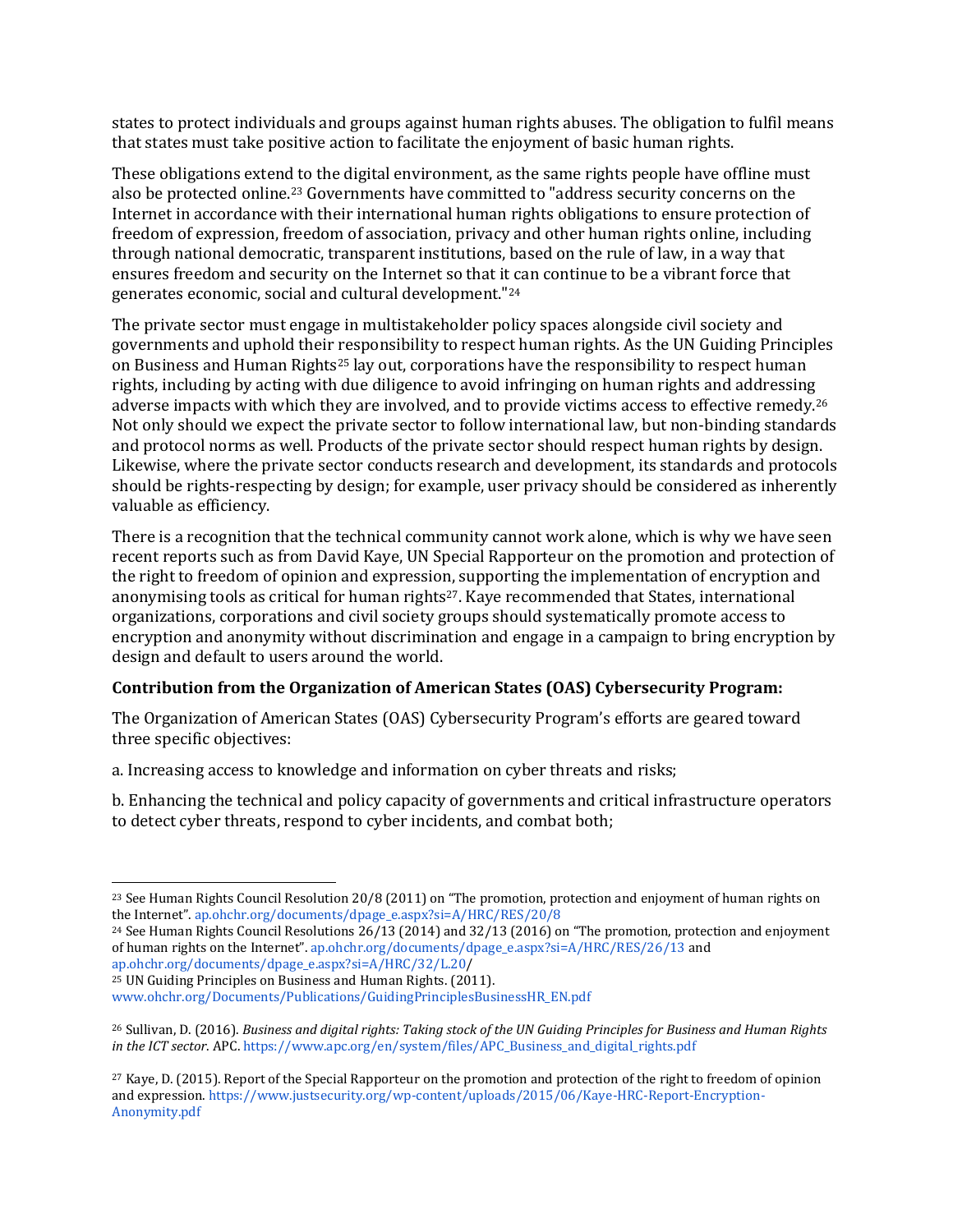c. Promoting more robust, effective and timely information-sharing, cooperation and coordination among cybersecurity stakeholders at the national, regional and international level.

The Program's stakeholders include government entities, the private sector, academia, civil society and the general public from the OAS member states. Each stakeholder grouping participates in the cybersecurity supply chain at different stages, either as a supplier or an end-user as each has a role to play in keeping their activities secure. As it relates to our activities, each stakeholder grouping has made every effort to participate and contribute to workshops, reports and the develop process for national cybersecurity frameworks. Our workshops include different topics, ranging from critical infrastructure protection to cybersecurity and freedom of speech in the web, and the participation of experts and attendees with different backgrounds. Our reports are prepared based on a comprehensive understanding of cybersecurity with the contributions of stakeholders from different sectors. Our last report, "Cybersecurity: Are we ready in Latin America and the Caribbean?28" jointly prepared with the Inter-American Development Bank, is a good example of this collaborative work. Finally, the development of national cybersecurity strategies involves the participation of representatives from different stakeholders since its inception in order to build a common national view on cybersecurity.

# **Contribution from the National Cyber Security Centre - Finland (NCSC-FI):**

- First of all, we have roughly a dozen sectoral cooperative networks (energy, finance, vendors… + a few networks for different authorities). These networks cooperate on two levels. The first level is the daily information sharing via email lists, IRC and portals. The second, and more closed cooperative level, is the face-to-face meetings among selected peer organizations.
- The face-to-face meetings bring technical personnel together in order to share information, best practices etc. on the level the cooperative group wants it to take place in. There are no "responsibilities" as such except active participation and information sharing on threats, current challenges, success stories etc.

# **Contribution from Global Partners Digital (GPD):**

Evolving understandings of cybersecurity make efforts to ensure the Internet is a secure and safe place an important focus of policy that requires input from multiple stakeholders. Starting from a dominant technical perspective of cybersecurity and focusing on protecting information infrastructure, debates around cybersecurity have rapidly broadened, bringing in many issues from cybercrime to secure access policies to data ethics and human rights under its banner.

From its inception, the protection of the Internet was taken on mainly by governmental actors and the technical community. As the Internet has grown and become more a part of our economies and societies, more capacity - and indeed responsibility - for keeping the Internet secure has passed into the hands of private sector actors. This is because in many cases critical infrastructure is owned by businesses and public-private sector partnerships are considered essential to ensuring robust cybersecurity.

This has resulted in a situation whereby much of the policy and technical measures discussed in cybersecurity debates are defined primarily by private and state actors. While their involvement is vital, the dominance of these state and commercial perspectives has often put an emphasis on the protection of systems rather than the individual, and has led to cybersecurity policy approaches that often appear to pit security against human rights which can lead to curbs on fundamental

 $\overline{a}$ <sup>28</sup> <https://publications.iadb.org/handle/11319/7449>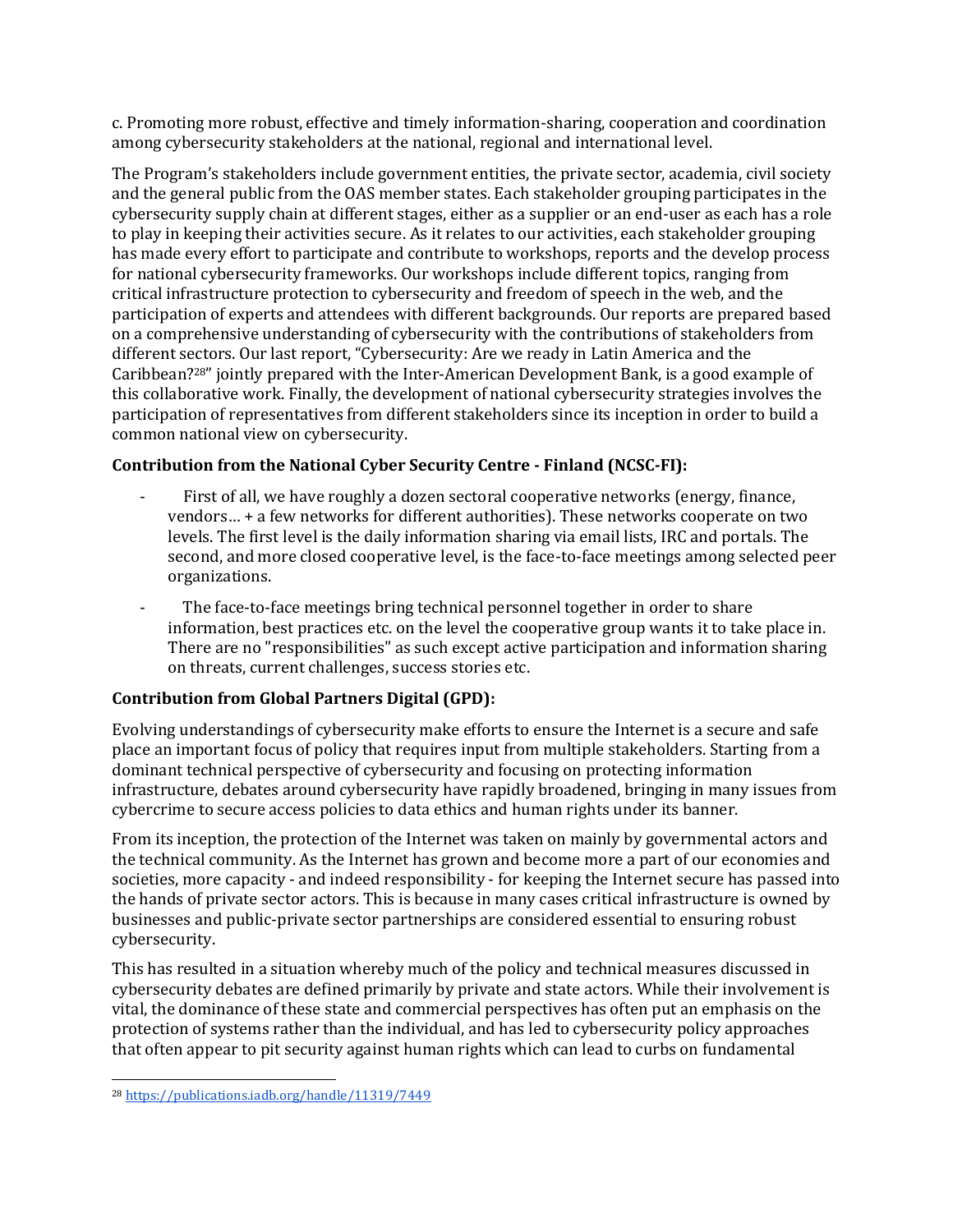rights. This might mean more restrictions on content and freedom of expression, more disproportionate measures like mass surveillance, and more measures to undermine anonymity in the interests of furthering security interests.

Much work by civil society and other non-state actors has shown that this is a false dichotomy. Cybersecurity and human rights in fact depend on each other. Security is not something enacted on something to mitigate risk and harm - security is a positive concept, importantly associated with a *person's* freedom and capacity to act; without security the individual cannot fully exercise their rights. This rights-based perspective that above all focuses on people as the referent object of cybersecurity - rather than systems - is often missing from debates on cybersecurity policy.

With increasing challenges with regard to ensuring a safe and secure Internet, it is therefore vital for all stakeholders to work together to address these in a manner that preserves human rights. This imperative has already been recognised in the call for multistakeholder participation in many cybersecurity-related processes from the London process to NetMundial. But more work remains to be done to ensure the main policy making spaces are opened up to meaningfully incorporate multistakeholder input. Engagement with civil society is still minimal, and strikingly absent from most cybersecurity policy and norm-making processes.

## What are some of the typical communication mechanisms between stakeholder groups to *discuss cyber security related concerns?*

### *Contribution from the Forum of Incident Response and Security Teams (FIRST):*

The communications mechanisms used by CSIRT to interact with their constituency and peers are diverse. Most CSIRT communications involve notifying others of problems or vulnerabilities: asking others to disclose information about perpetrators is a role for law enforcement agencies. Law enforcement reduces the number of criminals: CSIRTs reduce the opportunities for committing crimes. Below we are referencing a small set of messages that are in use by the CSIRT community:

Standardized protocols, such as the Network Abuse Reporting framework X-ARF are used by the community to report abuse originating from a particular network. Participants in the incident response community can develop X-ARF messages to flag a particular host as emanating malicious traffic, and send these reports for automated or semi-automated processing by the network owner;

● Within the CSIRT community, several tools are in use to collect, assess and re-distribute information to the correct stakeholders. Examples include Abuse Helper, which allows automated processing of incident notifications, and the Malware Information Sharing Platform (MISP) which allows automated exchange of incident indicators.

E-mail is still a common method for reporting security incidents. A CSIRT may both receive messages from other network owners or data sources on events that originate or occur within its constituency (e.g. compromised web sites, phishing, or a malicious host scanning another network), or may send them (e.g. notifications of a phishing site that affected a constituent).

Confidentiality of information is typically important, especially when working with a stakeholder that is in the process of mitigating a security incident. Early knowledge of such an incident by either the adversary, or others could make an effective response more difficult. Within the community, standardized protocols such as Transport Layer Security (TLS) are most often used for automated tooling, and Pretty Good Privacy (PGP) is the de facto standard for e-mail communication.

As a community, automating information exchange where possible, and ensuring CSIRT's ability to process information at an increasing pace is extremely important. CSIRT can often be resource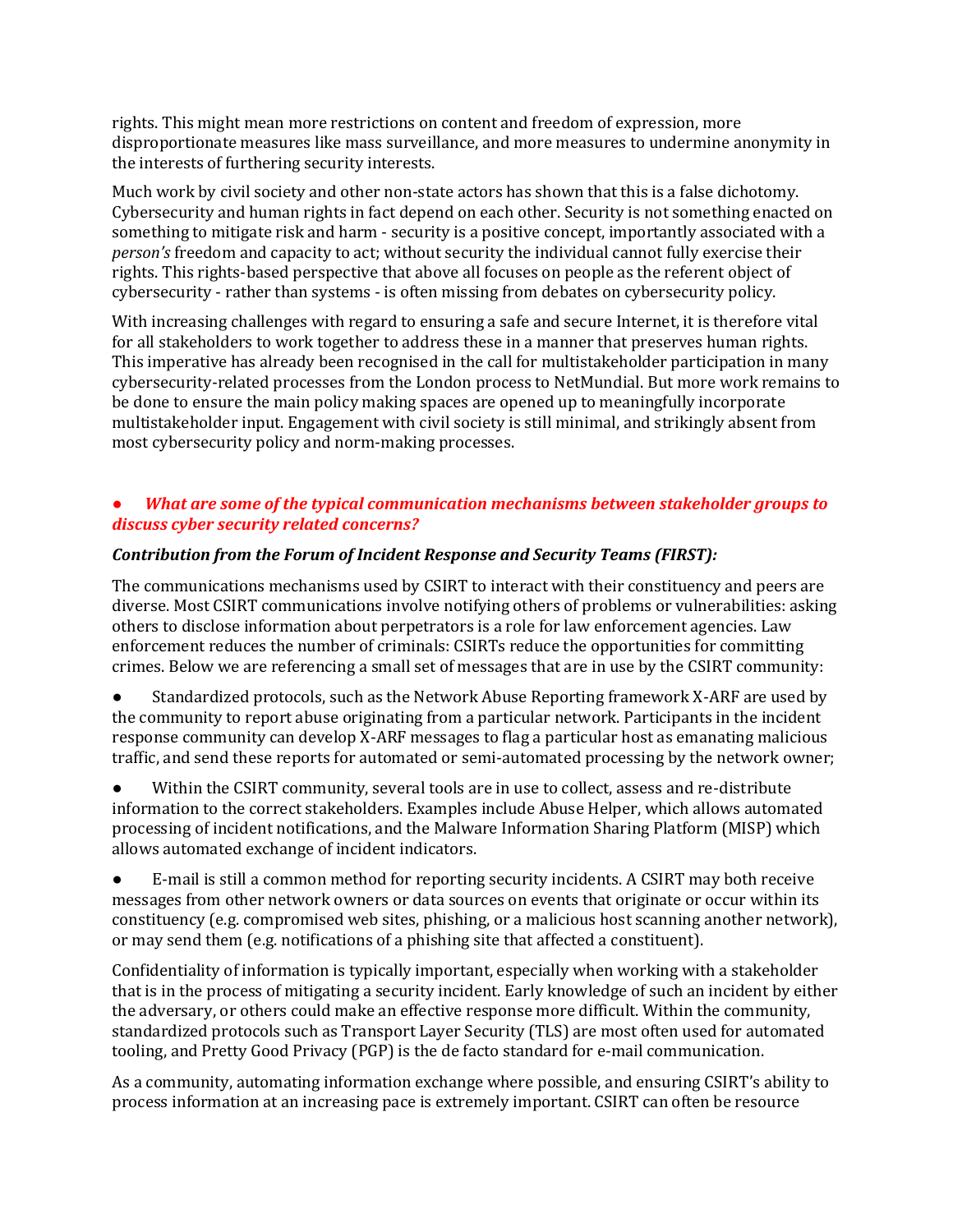constrained in terms of qualified analysts, and allowing them to focus on harder problems that require expert review is critical.

However, it is important to clarify that prior to any automated exchange taking place, it is crucial for stakeholders to set expectations around how the data will be used. Sharing indicators may not be helpful if they are not used correctly, or are used for different purposes than intended. While there are typically many technical means of addressing a security incident, it is most important that goals are aligned and expectations are clearly set.

Several members of the wider incident response community have built specific partnerships and programs to enable them to work effectively with other parties on similar problems. Examples of these are well described i[n](https://www.enisa.europa.eu/publications/proactive-detection-report) [Proactive detection of Network Security Incidents,](https://www.enisa.europa.eu/publications/proactive-detection-report) published by the European Network and Information Security Agency.

### *Mr. Fotjon Kosta, Albania:*

The contribution noted that the Albanian Government has made multiple agreements and has implemented several mechanisms between stakeholders groups related cybersecurity including the establishment of the Albanian CIRT in 2011

### **Mr. Segun Olugbile, Nigeria:**

The Nigeria ''Stakeholders Roundtable on Cybersecurity'' was created to foster communication on policy issues, cooperation, and understanding of common emerging Internet security incidences among local stakeholders.

#### **NCSC-FI:**

- As stated, we are using closed email lists, IRC, portals and face-to-face meetings. Arguably the most valuable tool is, however, the face-to-face meetings.

### **APC:**

In 2015, the Freedom Online Coalition working group "An Internet Free and Secure" (FOC WG1) published a mapping of cybersecurity policy-making spaces. What they found was that nearly 40% of those fora were closed to or placed limits on civil society participation. The main problem of communication between stakeholder groups is that states close their processes for reasons ranging from domestic security to status quo policy making. The private sector's cybersecurity practices are protected intellectual property. At best, fora like the Global Conference on Cyberspace invite civil society participation that is neutralised by a full schedule of presentations and panels, while bilateral meetings between states and the private sector are scheduled in parallel. Another example is committees or working groups that are multistakeholder but that only produce very high-level recommendations or agreements that are non-binding and demand no accountability from even the stakeholders who produced them.

#### **OAS:**

a. The OAS Cybersecurity Program has a twitter account which facilitates the easy transmittance of information and communication among the followers.

b. The OAS Cybersecurity Program has a mailing list in which anyone can participate. This mailing list announces the Program's next activities and recently published reports.

c. The Program has also been developing a virtual hemispheric network of CSIRTs which seeks to facilitate real-time communication and information-sharing between CSIRTs in the Americas.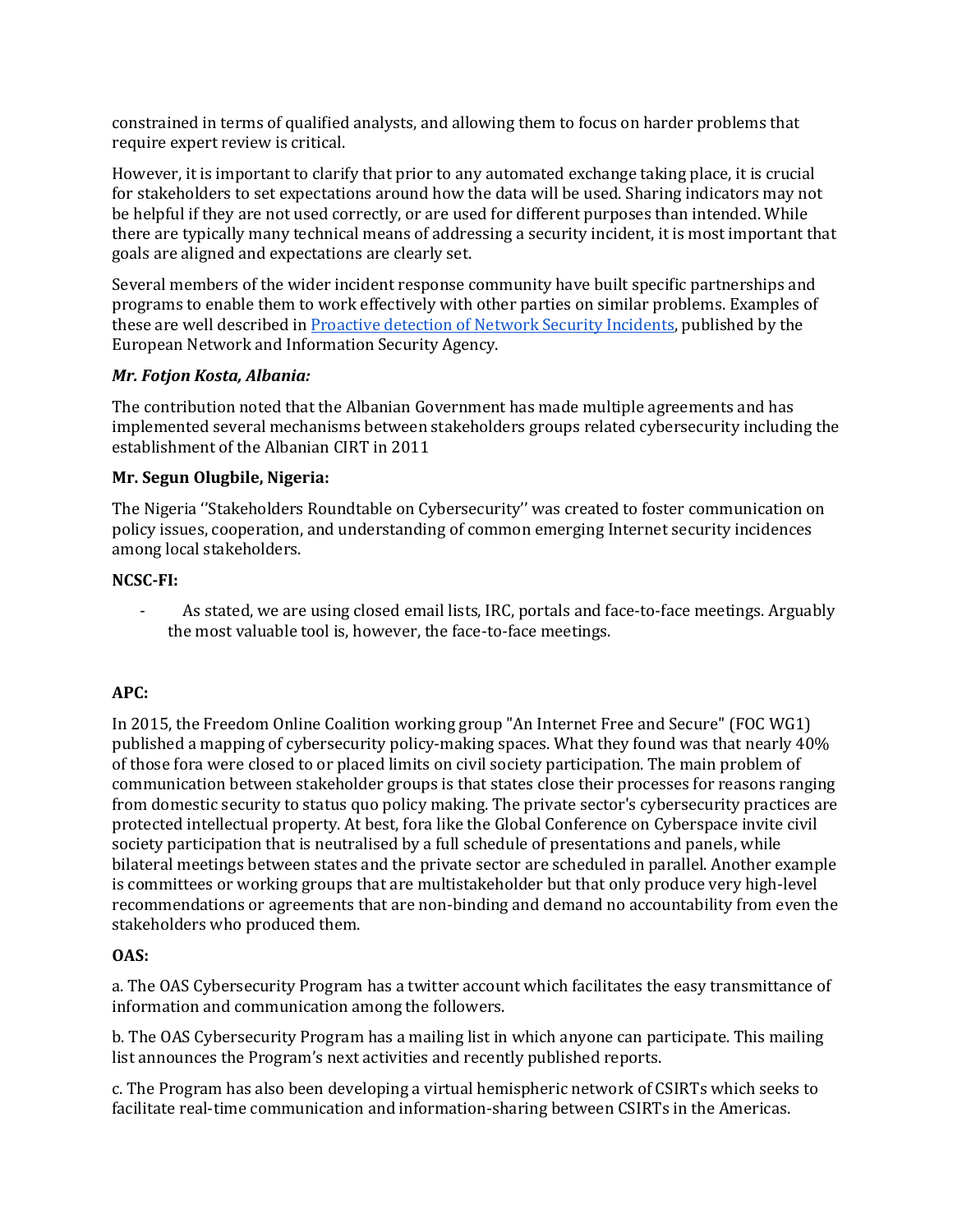d. In the development of National Cybersecurity Frameworks, the program facilitates multistakeholder roundtables and national workshops to discuss cybersecurity issues facing member states.

e. The publication of cybersecurity reports that benefits from the input of all member states in providing accurate and current data on their national cybersecurity reality.

f. The hosting of sub regional, regional and international cybersecurity crisis management exercises in collaboration with private sector and national and international government entities.

# *● How can cybersecurity cooperation and collaboration be enhanced particularly in developing and least developed countries?*

## **APC:**

The role of the technical community includes, in some national and regional contexts, the establishment of Computer Emergency/Incident Response Teams (CE/IRTs) and Public Key Infrastructure in order to support resilient implementations of secure protocols and standards. At a minimum, we would like to see more emphasis placed on research of these types of institutions so as to strengthen them and model human rights-respecting best practice.

There is a need for more civil society involvement in cybersecurity debates in all countries, and in particular in developing countries. Furthermore and in parallel with increased participation, more opportunities for education and awareness raising among civil society groups on issues of cybersecurity should be supported.

## *OAS:*

a. Engagement of political leadership is critical as this will ensure the continuation of cybersecurity initiatives and incorporation of cybersecurity concerns into cross cutting policy issues, such as economic development and national infrastructure expansion projects.

b. Staging of Regional meetings geared towards networking and building networks on various levels (private sector, academia and government counterparts).

c. Engagement with stakeholders from different sectors since the beginning of the formulation of cybersecurity policies through participatory and deliberative procedures (e.g., roundtables, online tools) in order to build trust and confidence and ensure the transparency and accountability of the entire process.

# *GPD:*

The Global Partners Digital video series "How to Engage in Cyber Policy"<sup>29</sup> is one initiative to help bridge the gap - both in knowledge and also in terms of understanding different perspectives on cyber policy issues. The series is aimed at any actor who holds an interest in developing rightsbased policy, regardless of stakeholder group, and aims to give a holistic understanding of cyber issues that see security issues and human rights as mutually reinforcing, resulting in more effective and empowering policy measures, globally.

For cybersecurity cooperation and collaboration to be enhanced globally - and particularly in global south countries - the first step is to create a level playing field in terms of knowledge, skills and capacity for engagement. This has been acknowledged through multiple capacity-building projects focusing largely on Internet policy and governance, but less so in the more specialized space of

 $\overline{a}$ <sup>29</sup> <https://www.youtube.com/channel/UCow9ZGJMNsZtAkz4ZvTtcJA>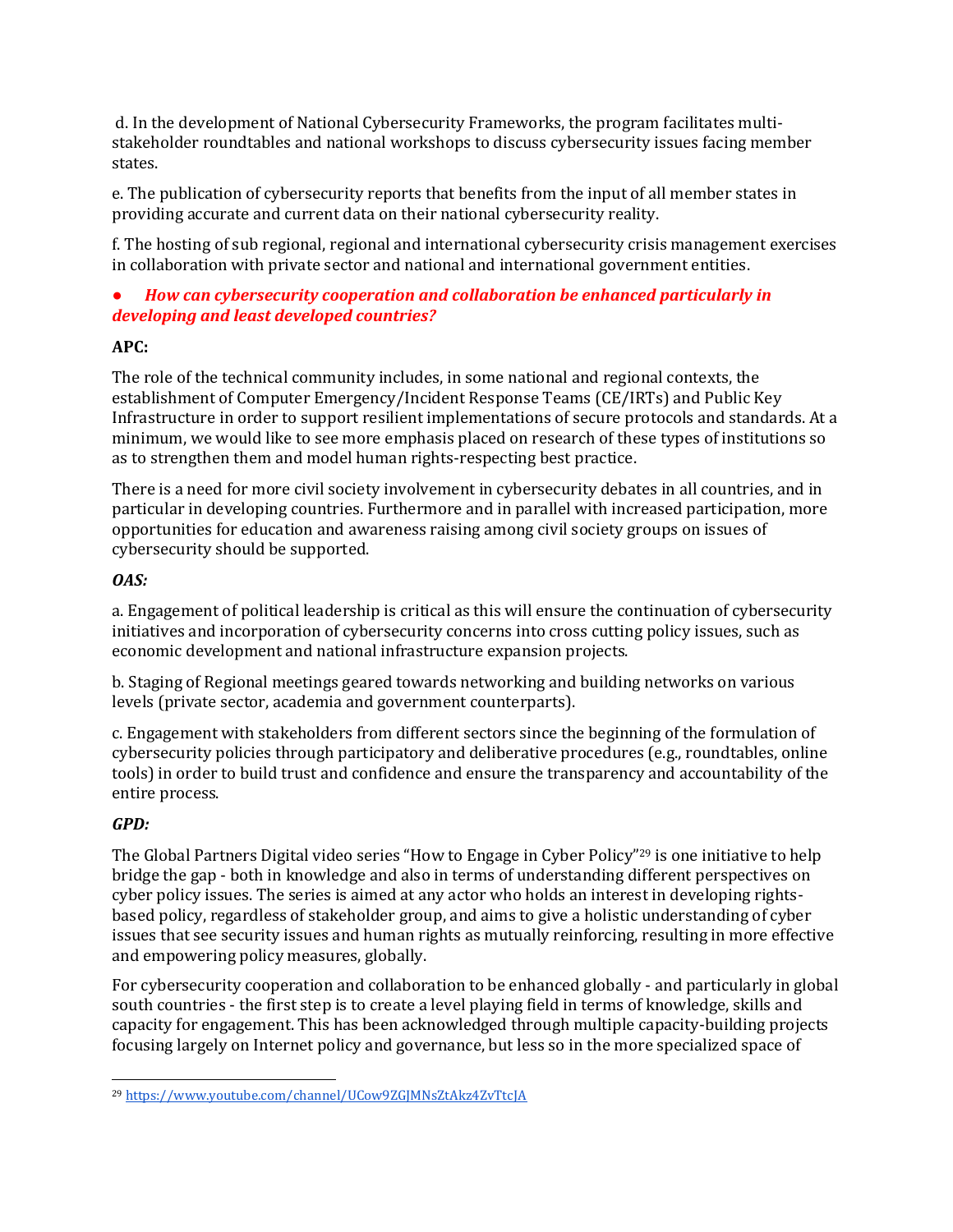cyber security and human rights. It's important to appreciate that cybersecurity and human rights capacity-building will require sustained engagement over time, building the skills, knowledge and overall capacity of human rights defenders and others to engage in an informed manner in dialogues, exchange of information and finally the development of solutions for cybersecurity challenges that are rights respecting by design. We believe that this video series makes an important contribution to this growing capacity building effort.

### **NCSC-FI:**

- **-** It is very important to define the scope of the cooperation. We have tried to keep the cooperation as close to "real world" technical problems as possible. There has to be a clear and understandable value proposition. As a government authority we try for example to provide participants information they would not otherwise have.
- Let the development of cooperation take time. It is important that different players first get to know each other. Before that no true cooperation can take place. This concerns especially the face-to-face meetings.
- The cooperative bodies should have as much homogeneity as possible. This helps focusing the subjects.
- Make sure everyone knows who are involved and why they are involved.
- Make sure everyone knows what the cooperation is for; a "code of conduct" (who, why, how, when) should be drafted together with the participants. This also helps the participants to justify the participation within their own organizations.
- Make sure that the people who participate in the cooperation are empowered enough and informed within their organizations.
- Also, try to identify at least a few active persons representing the industry beforehand. Contact them and ask them to take active role especially in the beginning in order to break the ice and get things going.
- When putting face-to-face meetings in place, try to find someone from the industry to act as the chair for the group.
- Make sure you have Traffic Light Protocol or other formal rules concerning the level of confidentiality and dissemination of information in place.
- Keep the number of participants as small as possible. This helps building the trust among participants.
- If you are a public sector organization, take active role in the beginning. Usually in the beginning it is more useful to start with a top down approach. It is possible to move later into a model where the industry members take more active role.
- Conduct a "customer satisfaction" survey regularly, preferably once a year.

### *● What are some common problem areas that stakeholders encounter when trying to enhance cooperation and collaboration?*

### *From Fotjon Kosta, Govt. of Albania:*

The most common problems areas are: lack of legal framework, lack of financial resources and human resources, social and political issues and lack of capacity building.

# *APC:*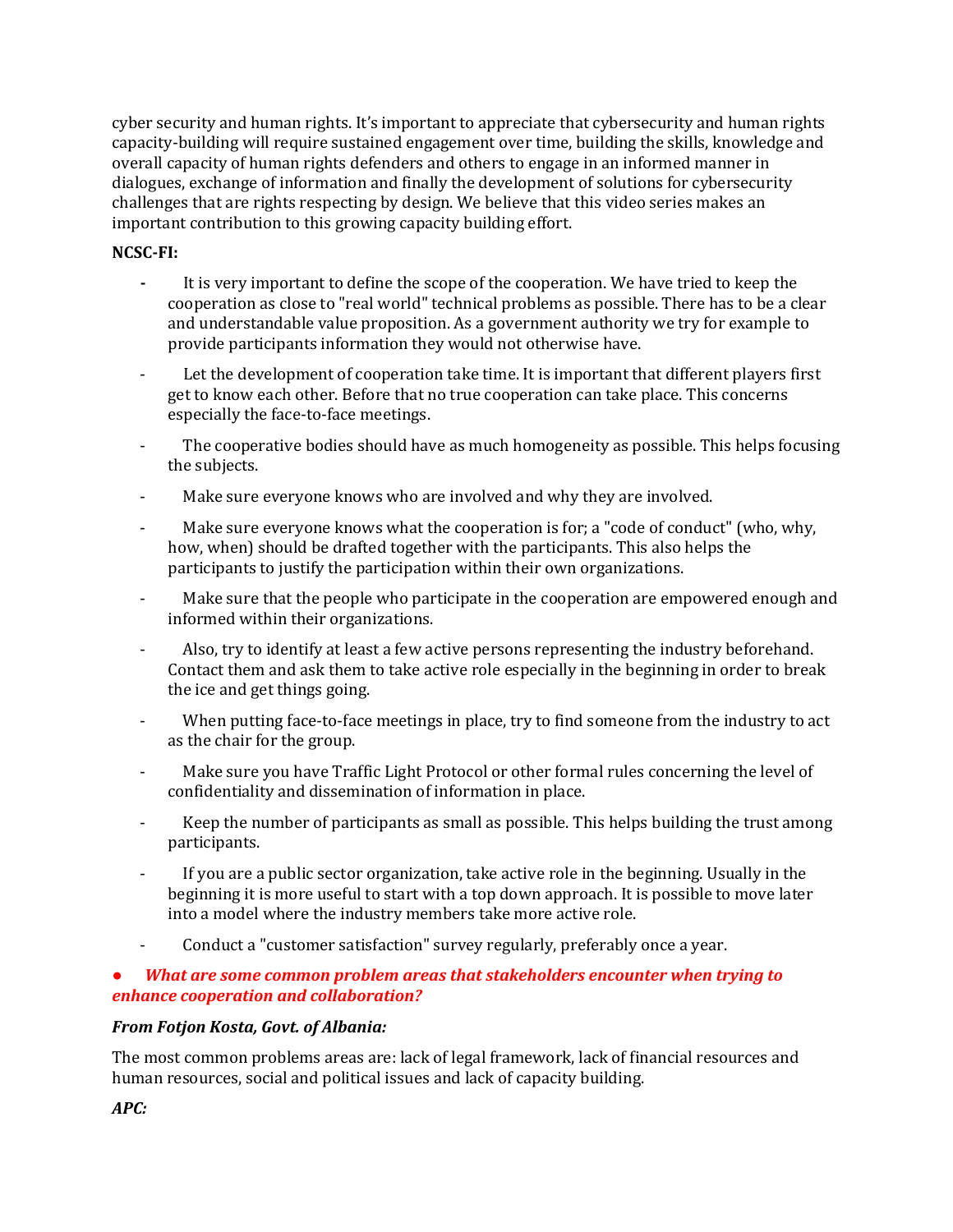Overwhelmingly, fora's for cooperation and collaboration on cybersecurity issues are closed to civil society. Civil society is often unable to find the venues to engage, while states and the private sector do not look to spaces like the IGF, where there is robust civil society participation, to address cybersecurity concerns. When opportunities are opened, the general lack of transparency and familiarity with processes and actors makes it difficult to engage meaningfully. Spaces where civil society is invited to participate prepare no binding or accountability mechanisms.

The dominant narratives around cybersecurity are a significant barrier. Governments from across the political spectrum insist on pitting security and human rights against one another, when in fact the trade-off of some "security measures" (like building in backdoors) is actually security versus security. Many governments assert that security is good enough even if the right to privacy and the security of individuals are not fulfilled, and thus sacrifice human rights for the sake of this top-down notion of "security". The ubiquity of the framing that security and privacy are incompatible means that civil society engagement is focused on upsetting this ideology rather than bringing concrete policy recommendations for rights-respecting cybersecurity.

# *FIRST:*

For CSIRTs to effectively work with each other, or other peers within the community, trust is a crucial requirement. Trust is typically not established through legal agreements, but through a history of working with each other. This work contributes to building trust in at least two ways:

It ensures both organizations have an accurate understanding of the actions the other organization will take. For instance, when indicators of a security incident are provided, a CSIRT can trust the information will be used to remediate the source of the incident, rather than purely for investigative or intelligence purposes, which may not assist the CSIRT in mitigating the incident.

It ensures organizations have an understanding of the effectiveness and capability of the other CSIRT. If multiple reports have not led to successful remediation, or led to action which was counterproductive (for instance simply taking down malicious content, which continues to reappear, rather than addressing the issue comprehensively), a CSIRT may be less inclined to share information in the future. At the very least, it will need to check that both parties have a common understanding of the incident response services being offered and provided.

Maturity and trust help avoid these misunderstandings. Problems can often arise when there is no CSIRT present, but the incident response role is performed on an ad-hoc basis. For instance, in the product security world, organizations may react defensively, or even threaten legal action, when a security vulnerability is reported, rather than implementing and executing on known vulnerability coordination steps, such as defined by ISO 29147:2014. Building incident response maturity helps address and prevent these issues.

In our experience, developing trust is easiest when the objectives of both organizations align. When both organizations have as goal to remediate the incident and restore operations, they both see value in the information exchange. Trust does not develop when one or both organizations are perceived as having a different goal, an issue which sometimes appears when a CSIRT is established within a law enforcement or intelligence agency.

# **NCSC-FI:**

- Not knowing the right level of abstraction and technical details in which to have the discussions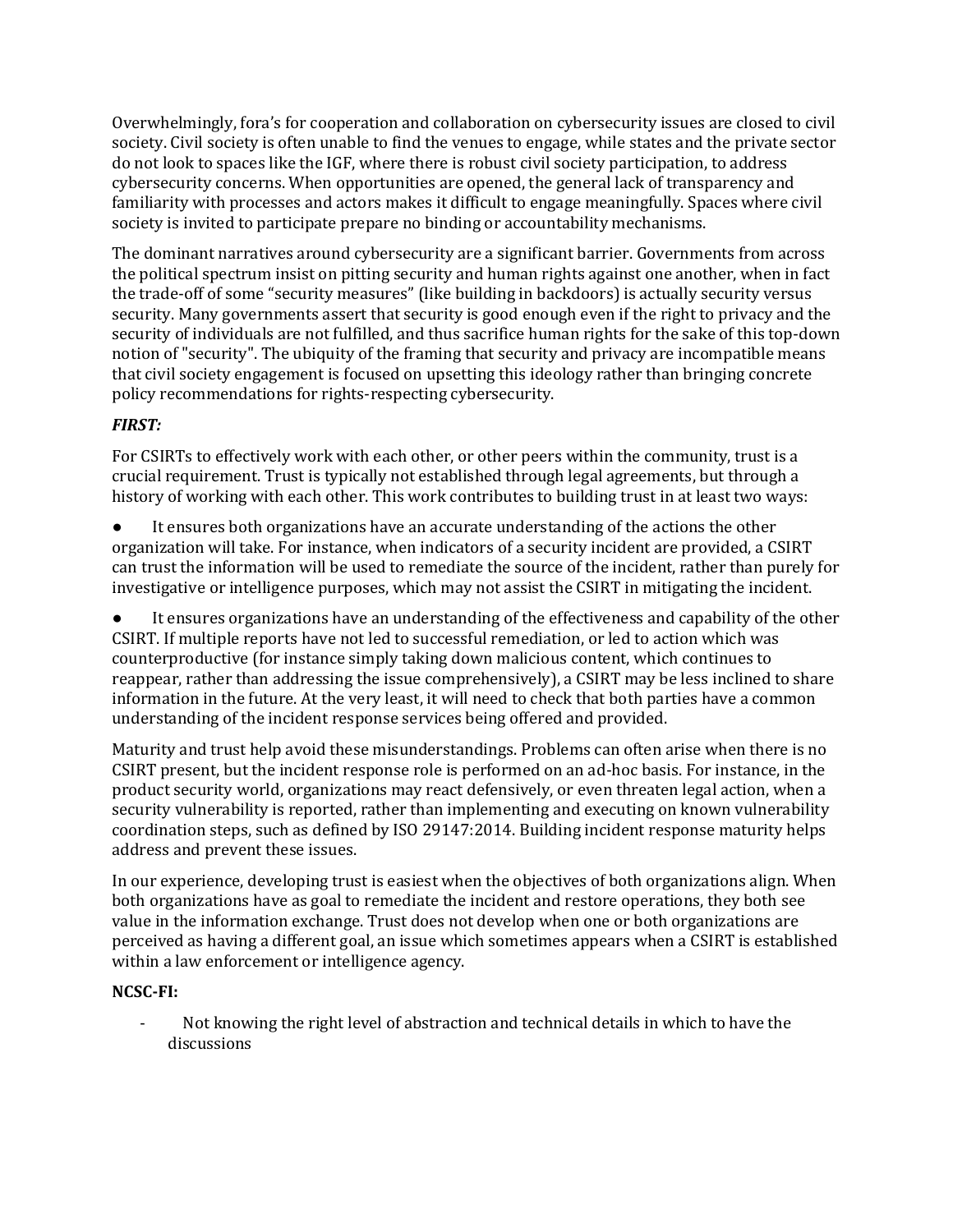Among very competitive areas, the participants may be hesitant to provide information. Legislation may even prohibit sharing of some security information between companies if it distorts competition.

### *● What are some notable existing best practices and examples of successful collaboration and cooperation amongst stakeholders and specific actors that have helped improve cybersecurity?*

### *Contribution from the Information Technology - Information Sharing and Analysis Center (IT-ISAC):*

The concept of ISACs was introduced in the United States in Presidential Decision Directive-63 (PDD-63), signed May 22, 1998. While initially focused on the United States, the ISAC concept has spread globally, and many U.S. based ISACs now accept membership from companies outside the United States and operate globally. 21 ISACs coordinate and collaborate through the National Council of ISACs [\(www.isaccouncil.org\)](http://www.isaccouncil.org/).

ISACs are trusted entities established by critical infrastructure owners and operators to foster information sharing and best practices about physical and cyber threats and mitigation among security teams. Typically non-profit organizations, ISACs reach deep into their sectors, communicating critical information far and wide and maintaining sector-wide situational awareness.

ISACs have demonstrated success in providing operational services – such as risk mitigation, incident response, and information sharing – that help security and response teams protect critical infrastructures.

### Preparedness & Operational Considerations

1. Incident Response. A key service of an ISAC is to provide critical infrastructure sectors with actionable intelligence leaders need to make informed decisions that enable incident response teams to more quickly identify and respond to incidents. Whether through information sharing portals, collaborative lists, or other arrangements, ISACs can harness industry specific analysis to contextualize member-provided, open-source, for-cost services and public-sector-provided threat news. ISACs can help incident response teams develop a sound understanding of the threat environment and the communities' relevant risks, providing a trusted community that enables teams to discuss how to manage their organizational risks and concerns.

2. Training. ISACs can provide your security teams with access to training and discussions with peers that cover contemporary, pressing topics to the industry at large. This sort of community exchange, using resources from across a wide spectrum of disciplines and making it applicable and collaborative for a specific community, is only possible through an ISAC or similar organization capable of taking a sector-wide / community-wide view of the threat environment, being able to understand and process the relevant risks, and helping community members identify their greatest concerns.

3. Exercise. Many ISACs have participated in a variety of exercises with their members and with partners. From high-level exercise events validating the information sharing and collaborative processes between ISACs and partners to sector-specific drills exercising intra-ISAC processes and procedures to ensure readiness to respond to major threats and events, ISACs help members develop and test their ability to react to the dynamic threat environment. Some ISACs can also provide resources or contacts to help members conduct their own exercises ensuring robust preparedness across sectors.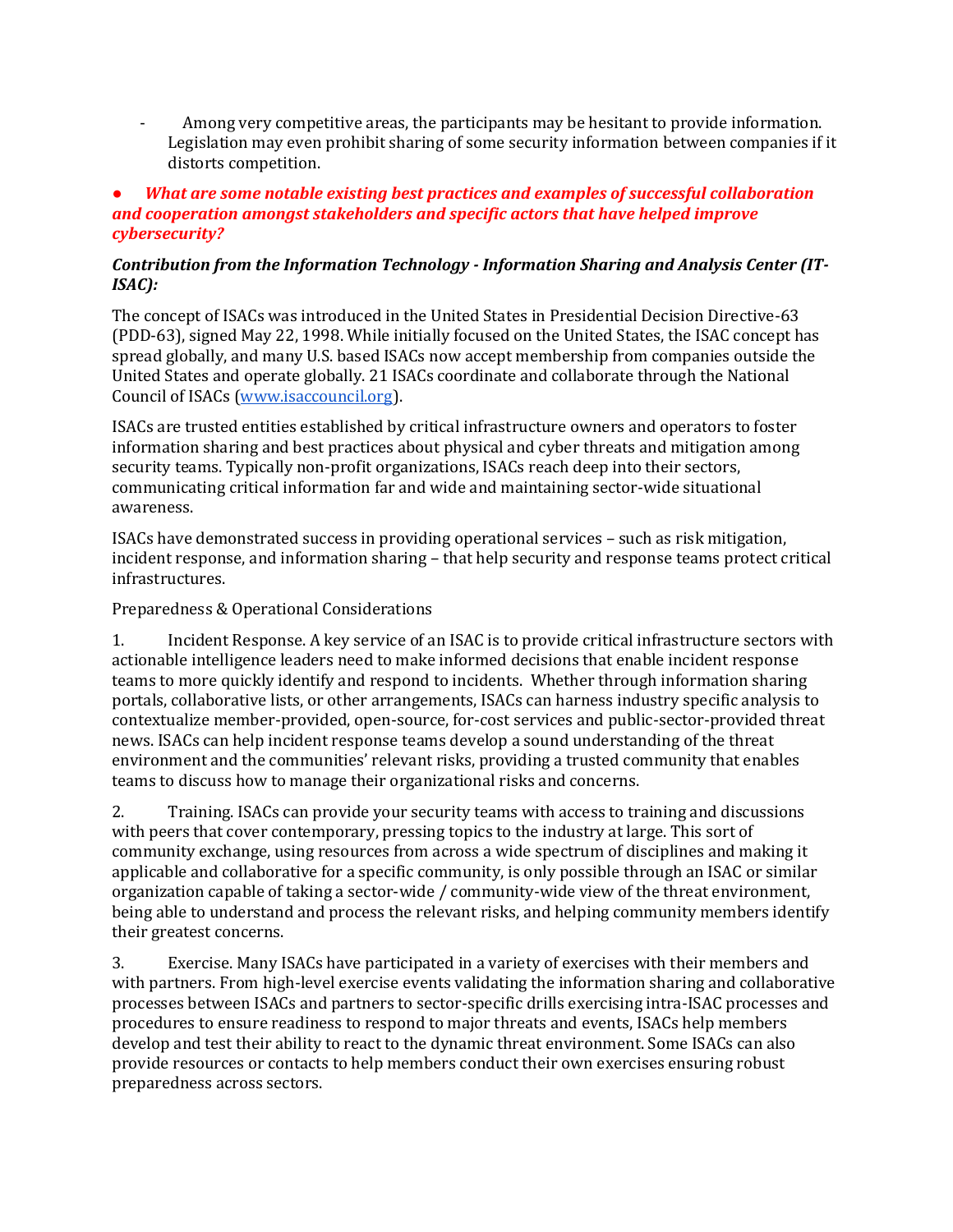4. Operations. Many incident response teams formally integrate ISAC membership into their Concept of Operations and other operating policies. These help to operationalize and institutionalize the relationship between the ISAC teams the member incident response teams. Setting policies on integrating with ISACs also enables incident response teams to understand and share information that is relevant to other ISAC members.

Information Sharing and Analysis Center's (ISACs) help incident responders from critical infrastructure owners and operators protect their facilities, personnel and customers from cyber and physical security threats and other hazards. ISACs collect, analyse and disseminate actionable threat information to their members and provide members with tools to mitigate risks and enhance resiliency.

# **Contribution from the Computer Incident Response Center Luxembourg (CIRCL)**

CIRCL (Computer Incident Response Center Luxembourg) is a government-driven initiative designed to gather, review and respond to computer security threats and incidents. It's the CERT for the private sector, communes and non-governmental entities in Luxembourg.

CIRCL is operated by SECURITYMADEIN.LU, which has even broader missions in the area of cybersecurity, from awareness raising, both via national campaigns as well as by dedicated sessions with specific target audiences (children, youth, elderly people, etc.) (e.[g.](https://silversurfer.lu/) [https://silversurfer.lu/\)](https://silversurfer.lu/); via organisational security through the federation of risk management methodologies and other information security governance tools (e.g. MONARC - [https://www.cases.lu/index](https://www.cases.lu/index-quick.php?dims_op=doc_file_download&docfile_md5id=56ee6ff569a40a5b52bed0e526a6a77f)[quick.php?dims\\_op=doc\\_file\\_download&docfile\\_md5id=56ee6ff569a40a5b52bed0e526a6a77f\)](https://www.cases.lu/index-quick.php?dims_op=doc_file_download&docfile_md5id=56ee6ff569a40a5b52bed0e526a6a77f); up to fostering the cybersecurity ecosystem in Luxembourg, mainly by promoting information sharing, collaboration and co-operation among stakeholders (e.[g.](https://securitymadein.lu/cybersecurity-breakfast/) [https://securitymadein.lu/cybersecurity](https://securitymadein.lu/cybersecurity-breakfast/)[breakfast/\)](https://securitymadein.lu/cybersecurity-breakfast/).

The setup of SECURITYMADEIN.LU, 6 years ago, with its threefold mission, covering behavioural, organisational and technical aspects of cybersecurity, has become the de facto centre of excellence in this area for Luxembourg. Communication-wise, the different stakeholders are addressed in a regular fashion, via press and media coverage (e.g. [http://www.itnation.lu/62000-cyberattaques](http://www.itnation.lu/62000-cyberattaques-au-luxembourg/)[au-luxembourg/\)](http://www.itnation.lu/62000-cyberattaques-au-luxembourg/), awareness campaigns (e.g. [https://www.bee](https://www.bee-secure.lu/fr/outils/campagnes/clever-cloud-user)[secure.lu/fr/outils/campagnes/clever-cloud-user\)](https://www.bee-secure.lu/fr/outils/campagnes/clever-cloud-user), conferences (e.[g.](https://2016.hack.lu/) [https://2016.hack.lu/\)](https://2016.hack.lu/) and training (e.[g.](https://circl.lu/services/misp-training-materials/) [https://circl.lu/services/misp-training-materials/\)](https://circl.lu/services/misp-training-materials/).

Over 4 years of experience in malware and threat sharing, via MISP [\(https://circl.lu/services/misp](https://circl.lu/services/misp-malware-information-sharing-platform/)[malware-information-sharing-platform/\)](https://circl.lu/services/misp-malware-information-sharing-platform/) shows that co-operation and collaboration is key in cybersecurity, not only to avoid duplicate work and analysis, but also in respect to less mature entities, being able to profit from the experience and expertise of others and as such develop faster thereafter. MISP brings together specialists from different areas, like malware reversers, security analysts, intelligence analysts, law enforcement, risk managers and banking fraud analysts. Legal restrictions, like law enforcement frameworks, but also practical issues, high risk of information leakage, a "nothing- to-share" mentality or alike are difficulties that we encountered.

Nonetheless SECURITYMADEIN.LU continues its investment, development and promotion of MISP as well as MONARC; because we believe in the "sharing is caring" principle and especially focus on bringing together specialists with different competences and knowledge.

A nice example is the "committee C", as we call it, which is a regular meeting of the local CERT community, law enforcement, attorneys and judges as well as intelligence people to exchange on relevant information and co-operate on common cases.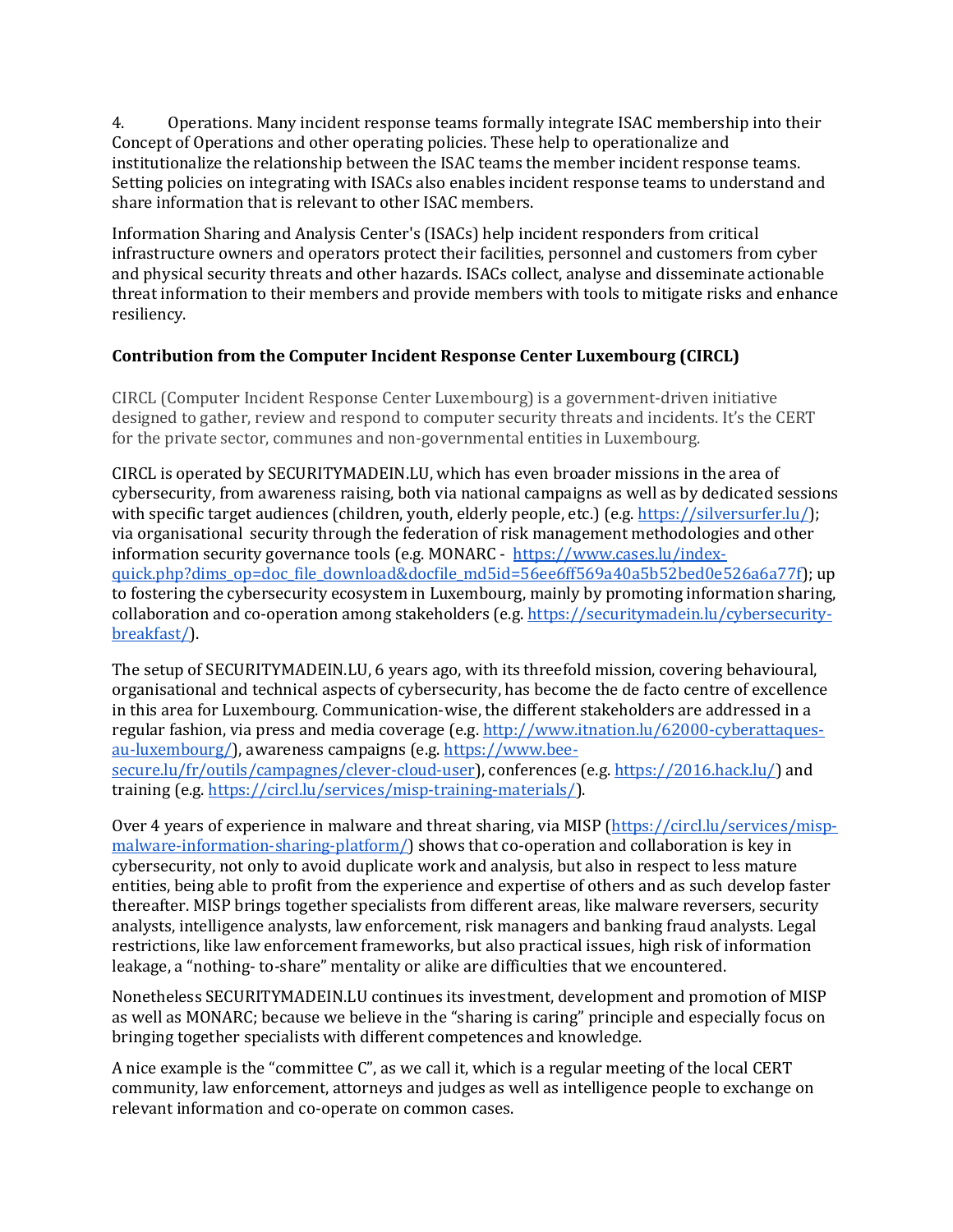At the level of organisational Cybersecurity, risk management has become the main driver, not only because the European legislator has seen its usefulness and integrated aspects of risk-based approaches in recent directives (e.g. NIS directive) and regulations (e.g. GDPR), but also businesses need to get better knowledge and grasp on their risks. MONARC builds on this and especially focuses on providing a solution to empower SMEs with efficient tools and access to the expertise needed, by reducing the time for a risk analysis by up to 80%. These figures were achieved in the area of local government and municipalities in Luxembourg, due to extreme overlapping needs and procedures. Currently other sectors are being addressed with this same mutualisation scheme to achieve similar efficiency.

Tools, platforms and other technological "helpers" are often modelling how people and organisations work together. Especially in cybersecurity, tools are critical to conduct incident response, make information sharing easy and enhance proactive notification. All these tasks involve huge volumes of data and can only be efficient with performing and adequate tools. When designed and operated by the "user community" itself, tools tend to better support the work of the community and especially security-wise do a proper job.

Our two main platforms, MISP and MONARC, needed improvements in many different areas and by reducing the development cycle, the communities could benefit from their feedback in a timely fashion. Tools, if heavily used and appreciated by the communities, can even influence the legal framework or highlight current limitations of a specific regulation.

Something else that we have seen in our past experiences is the importance in the distribution of the tools. Only those that are widely available and not restricted by complex confidentiality agreements, have succeeded and got high acceptance of their user communities.

Beyond these considerations, guidelines to build a "culture of security" for economic and social prosperity are depicted nicely in the 2002 and 2015 OECD documents on security (please find them attached for your convenience). They are both still valid and give great insight for large-scale or national cybersecurity strategies.

# **Contribution from Together Against Cybercrime (TaC)30:**

TaC – Together against Cybercrime International is a non-profit making civil society anticybercrime organisation established in France and working at local, national, European and international levels. TaC International works in the field of cybercrime/cybersecurity and child online protection and advises different entities on cybersecurity strategies. TaC is also actively involved in Internet governance issues by stimulating discussion on the use of information and communication technologies (ICTs) by vulnerable people and initiating debate in the format of youth and teenager dialogue.

### **GPD:**

Cybersecurity policies, laws, and strategies can have serious implications for human rights, and the need for a strong human rights voice in cyber policy making processes and debates has thus become crucial. However, all too often, the spaces they are made in can seem closed and inaccessible to many actors, especially civil society. This results in important decisions on cyber policy being taken by a narrow range of security actors, behind closed doors and without the crucial scrutiny, insight and expertise that human rights defenders can provide.

 $\overline{a}$ <sup>30</sup> <https://againstcybercrime.org/>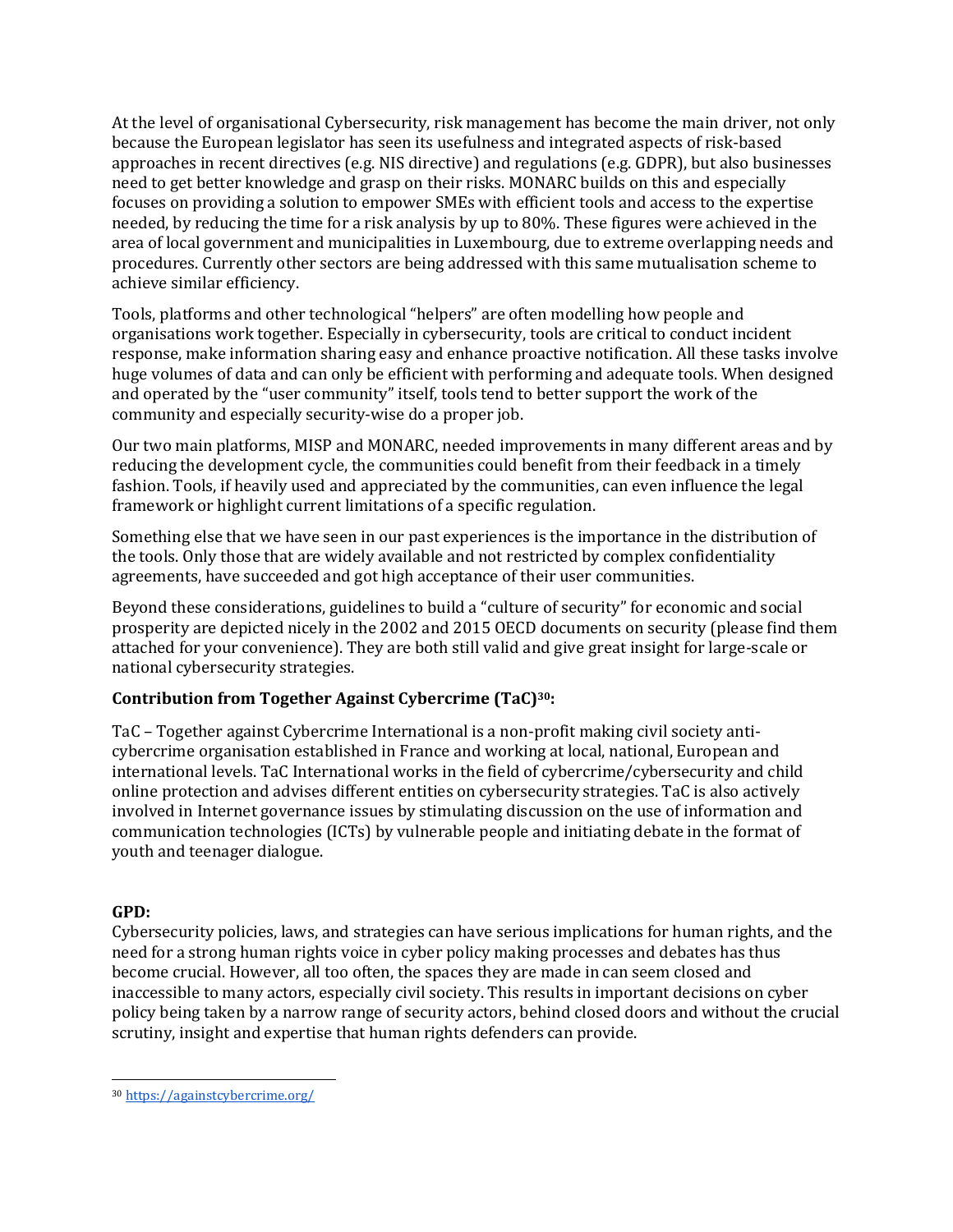Earlier this year, Global Partners Digital launched a new [global cyber capacity building programme,](http://www.gp-digital.org/gpd-launches-new-global-programme-to-foster-more-inclusive-cyber-policies/)  which aims to help human rights defenders develop the tools, skills and knowledge they need to engage effectively in cyber policy debates.

One core element of the programme is the online series '[How to engage in cyber policy: tools for](https://www.youtube.com/channel/UCow9ZGJMNsZtAkz4ZvTtcJA)  [human rights defenders](https://www.youtube.com/channel/UCow9ZGJMNsZtAkz4ZvTtcJA)'.

A key focus of this series has been on the relationship between cybersecurity and human rights. "Cybersecurity" has become a catchphrase in a whole range of discussions dealing with different aspects of cyber policies, often pitting security against human rights. Gaining the basic knowledge and resources needed to engage in these debates can be challenging.

The series aims to provide a starting point for human rights defenders all over the world to kickstart debates on cyber policies that support and promote human rights and security in a balanced manner.

The video series was developed in collaboration with an **Advisory Board**, and in consultation with cyber policy experts worldwide, who helped identify pressing issues in the target regions and shape the curriculum.

The series is structured around five modules: the first four each focus on a different aspect of cyber policy - human rights, cybersecurity, regulatory frameworks and cyber capacity building - with a final regional module highlighting how these apply in Africa, Asia and Latin America.

Each video was developed collaboratively with cyber policy experts from around the world, and takes participants through a key cyber issue or concept — explaining how it relates to human rights, who the key actors are, and how and where to engage. Each module is also accompanied by a live Q&A session, giving participants the chance to discuss the issues with field experts from around the world. (Watch the recordi[n](https://www.youtube.com/watch?v=_uTIoHbXkAg)g of the Q&A sessions for the modules on [Human rights](https://www.youtube.com/watch?v=_uTIoHbXkAg) an[d](https://www.youtube.com/watch?v=Q1VnUDSYbFw) [Cybersecurity.\)](https://www.youtube.com/watch?v=Q1VnUDSYbFw)

The videos were designed as a *long term, sustainable and lasting resource* to be used in the future. Although the videos feature case studies that might become outdated, the concepts outlined form the core of crucial debates on cybersecurity policy - particularly the importance of multistakeholder engagement in defining cybersecurity and the threats perceived under its banner, and the importance of human rights as a crucial underpinning of all debates surrounding cyber policy. They can be watched individually or as a whole, giving people flexibility to choose what topics they would like to focus on and in which order.

The series was designed as a *public resource, open to everyone interested*. All videos are licensed under Creative Commons so people are free to share them. They have already been used as a resource in other training programmes, like the Middle East and Adjoining Countries School of Internet Governance (see <https://twitter.com/SMEX/status/763655273911312384> [;](https://twitter.com/SMEX/status/763652370224058368) <https://twitter.com/SMEX/status/763652370224058368> )

The videos have English subtitles, which make them easier to understand for non-native speakers, and are currently being translated into more languages to reach broader communities. This is being done on a voluntary basis by organisations and individuals who wish to use the videos as a learning resource - illustrating how much demand there is for videos like these to fill gaps in knowledge among civil society actors.

#### **OAS:**

Exchange of best practices and ideas during regional workshops. These regional workshops provide a unique opportunity for stakeholders from Latin America and the Caribbean to discuss their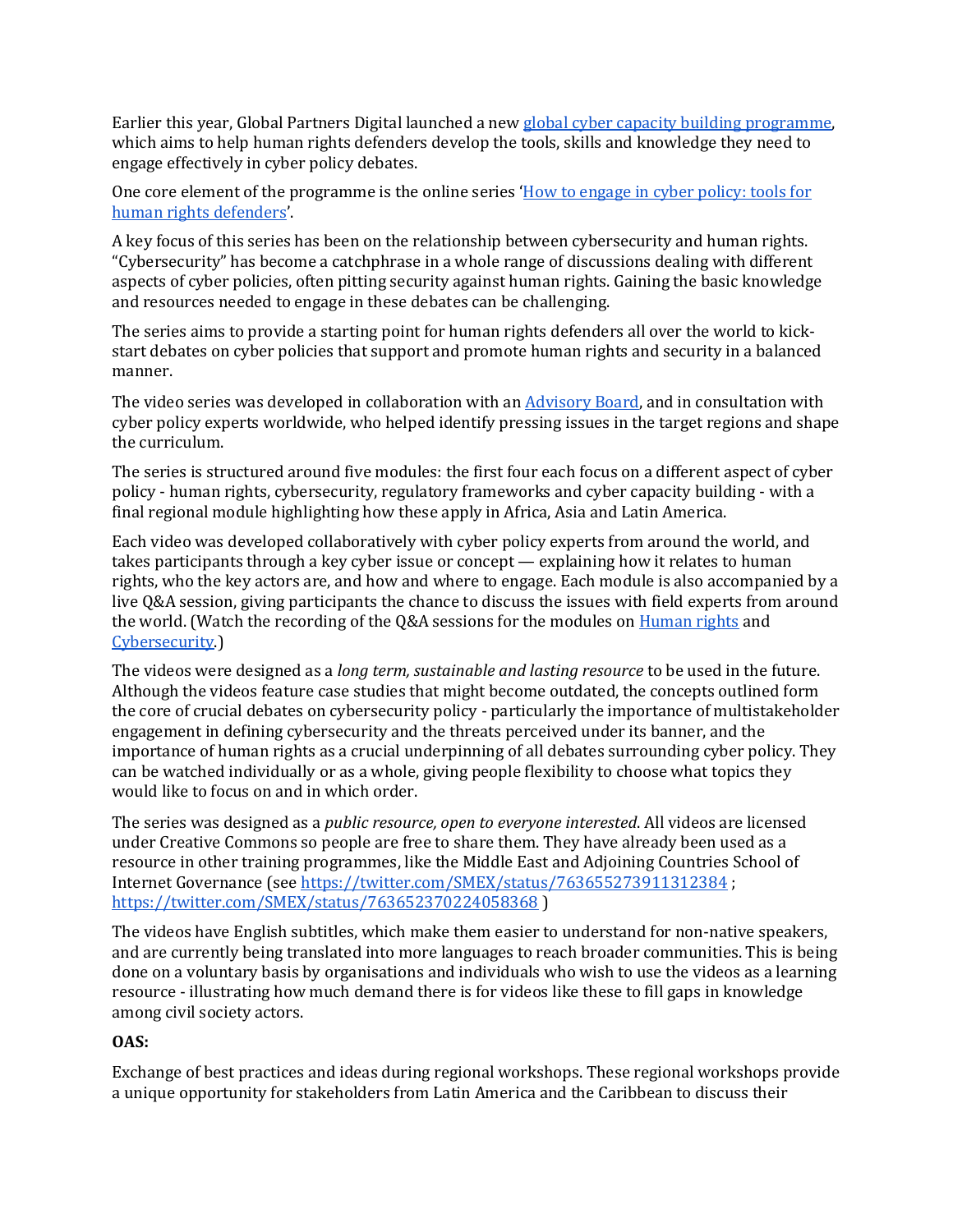problems, to share lessons and cybersecurity capacity, as well as to build a common understanding of cybersecurity.

### *FOC:*

The Freedom Online Coalition Working Group 1 - "An Internet Free and Secure" (FOC WG1) is a notable and highly functioning example of multistakeholder collaboration on cybersecurity. The purpose of FOC WG1 has been to bring a human rights framing to ongoing cybersecurity debates. It aims to develop, through multistakeholder dialogue, meaningful outputs that feed into existing cybersecurity processes and the creation of new, more effective, human rights enhancing cybersecurity policy.

The Working Group's purpose, composition and blog series can be found here:

<https://www.freedomonlinecoalition.com/how-we-work/working-groups/working-%20group-1/>

The WG was created as a multistakeholder exercise by design, noting UNGA Resolution 57/239 on the creation of a global culture of cybersecurity and in particular the Annex on Elements for creating a global culture of cybersecurity notes the importance of stakeholders working together. FOC-WG 1 can serve as a model for successful multistakeholder collaboration on cybersecurity between the private sector, civil society and governments. The work involved Internet policy, cybersecurity and governance experts from across stakeholder groupings, was driven by collaborative and open dialogue and resulted in multiple significant outputs. Notably, the WG has developed the following definition of cybersecurity focussed on information and individual security:

### [https://www.freedomonlinecoalition.com/how-we-work/working-groups/working-%20group-](https://www.freedomonlinecoalition.com/how-we-work/working-groups/working-%20group-1/blog8/)[1/blog8/](https://www.freedomonlinecoalition.com/how-we-work/working-groups/working-%20group-1/blog8/)

In order to advance the normative debate on cybersecurity, the WG developed a set of recommendations that promote greater stakeholder-driven and human rights respecting approaches to cybersecurity. These recommendations were developed with the aim to provide guidance to all stakeholders involved in cybersecurity matters, and in particular those involved in developing and implementing cybersecurity policies and frameworks. They are designed to encourage stakeholders to incorporate the protection and promotion of human rights in all matters related to cybersecurity and to ensure that cybersecurity policy is rights-respecting by design.

And, as a step towards facilitating greater stakeholder engagement in cybersecurity debates, the working group conducted a mapping exercise to identify main global spaces where cybersecurity is being discussed. The main objective of this exercise was to raise awareness among the broader community. The final output of the exercise was a visual timeline of relevant global spaces where cybersecurity debates are taking place:

### [https://www.freedomonlinecoalition.com/wp-content/uploads/2015/05/Mapping-Brochure-](https://www.freedomonlinecoalition.com/wp-content/uploads/2015/05/Mapping-Brochure-WEB-1.pdf)[WEB-1.pdf](https://www.freedomonlinecoalition.com/wp-content/uploads/2015/05/Mapping-Brochure-WEB-1.pdf)

In the public debate about how to provide security in the digital context, the dominant narrative has become increasingly entrenched pitting privacy and other human rights against public safety and national security. In practice, though, threats to privacy and other human rights can also harm public safety and security. This binary framing is therefore damaging to both sides of the equation, and creates antagonisms where mutual reinforcement is possible. Framing privacy and other human rights as antithetical to public safety and national security is not only misleading, but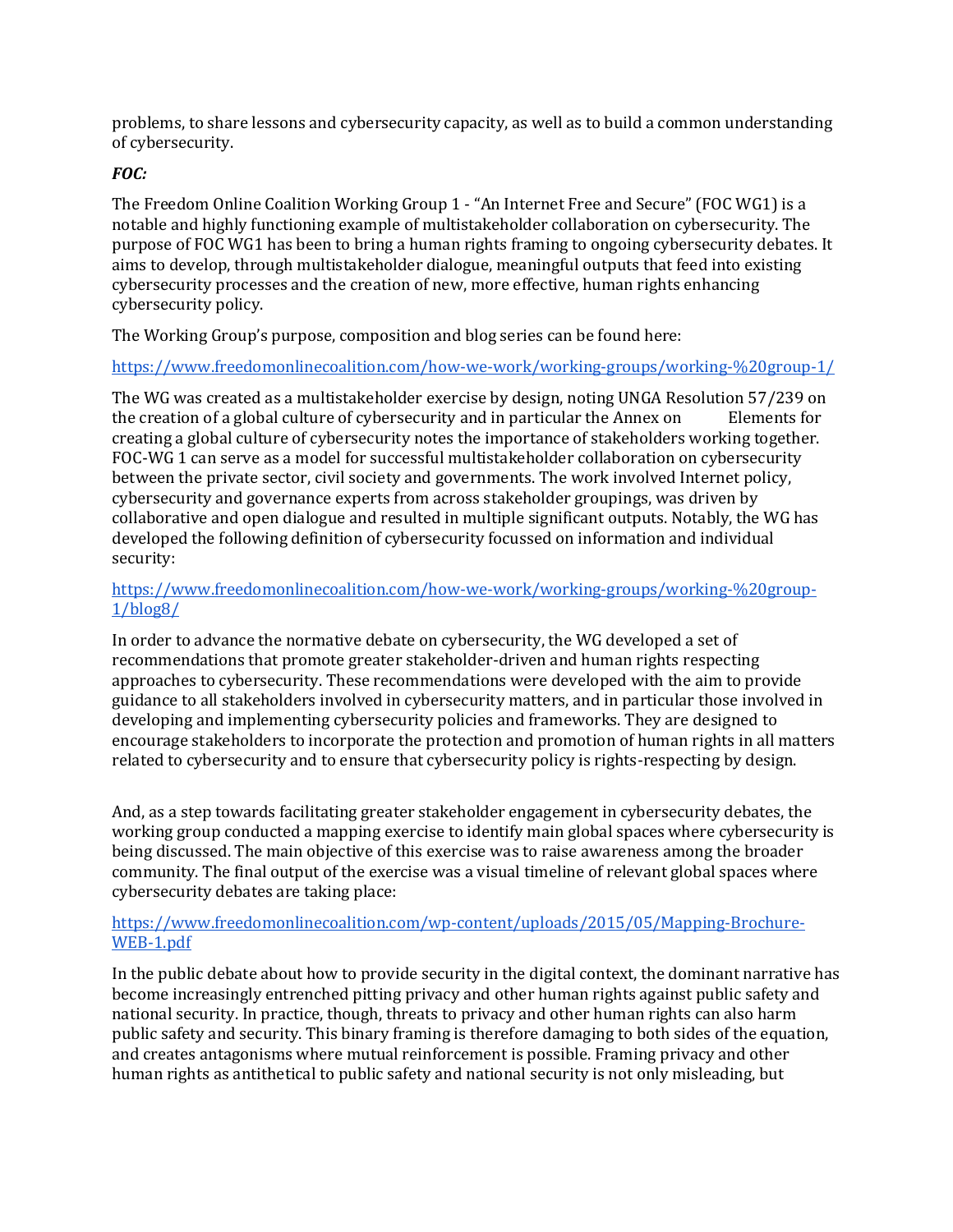undermines public safety and security, as well as freedom. Raising the profile of human rights protections in existing cybersecurity policy-making is necessary to offset this trend.

These recommendations are a first step towards ensuring that cybersecurity policies and practices are based upon and fully consistent with human rights – that cyber security policies are rights respecting by design.

These recommendations were shared with the community in a successful workshop at the IGF in Brazil in 2015, the report for which can be found here:

[https://www.intgovforum.org/cms/wks2015/index.php/proposal/view\\_public/18](https://www.intgovforum.org/cms/wks2015/index.php/proposal/view_public/18)

The recommendations were also the subject of a session at RightsCon in March of 2016, the video for which can be found here:

[https://www.youtube.com/watch?v=3IhlNEdpOks&index=10&list=PLprTandRM961m3pH%20sOl](https://www.youtube.com/watch?v=3IhlNEdpOks&index=10&list=PLprTandRM961m3pH%20sOlfij8wd9C_PHgqm) [fij8wd9C\\_PHgqm](https://www.youtube.com/watch?v=3IhlNEdpOks&index=10&list=PLprTandRM961m3pH%20sOlfij8wd9C_PHgqm)

The final version of the recommendations will be presented at the 2016 annual meeting of the FOC meeting in Costa Rica October 16th and 17th

### **Segun Olugbile, Nigeria:**

An Interagency network for collaboration has worked well for Nigeria. It involves policy synergy, cooperation, and collaboration among all government agencies thus evolving into a single point of contact and response on National Cybersecurity. The outcome produces a single corridor approach to engaging other non-government entities on partnership.

A Cybersecurity Nigeria mechanism spurred a cohesive approach on principles of engaging the whole of country's stakeholders. It provides a mechanism for building trust, engaging and uniting all stakeholders on common national cyber issues, through negotiation and understanding. This approach worked well during the development of Nigeria Cybersecurity Policy and Strategy 2013- 2015.

### *APC:*

The previously mentioned FOC WG1 is an example of best practice of multistakeholder collaboration on cybersecurity through its project on policy recommendations for human rightsrespecting cybersecurity. Through multistakeholder dialogue, the working group developed a short document that can easily be used to evaluate existing cybersecurity processes as well as aid in the creation of new, more effective, human rights-enhancing cybersecurity policy<sup>31</sup>.

Another example of a best practice is the Human Rights Protocol Considerations<sup>32</sup>, one of 10 chartered research groups of the Internet Research Task Force, which is investigating whether standards and protocols can enable, strengthen or threaten human rights, as defined in the Universal Declaration of Human Rights and the International Covenant on Civil and Political Rights. This unprecedented cross-sector work is building alignment between technologists and human rights advocates. Their outputs range from popular education tools about human rights and Internet standards to building awareness in various events of both the political and technical challenges to privacy.

<sup>31</sup> Freedom Online Coalition. (2015). Recommendations for human rights based approaches to cybersecurity[.](https://www.freedomonlinecoalition.com/wp-content/uploads/2014/04/FOC-WG1-Recommendations-Final-21Sept-2015.pdf) [https://www.freedomonlinecoalition.com/wp-content/uploads/2014/04/FOC-WG1-Recommendations-Final-21Sept-](https://www.freedomonlinecoalition.com/wp-content/uploads/2014/04/FOC-WG1-Recommendations-Final-21Sept-2015.pdf)[2015.pdf](https://www.freedomonlinecoalition.com/wp-content/uploads/2014/04/FOC-WG1-Recommendations-Final-21Sept-2015.pdf)

<sup>32</sup> <https://irtf.org/hrpc>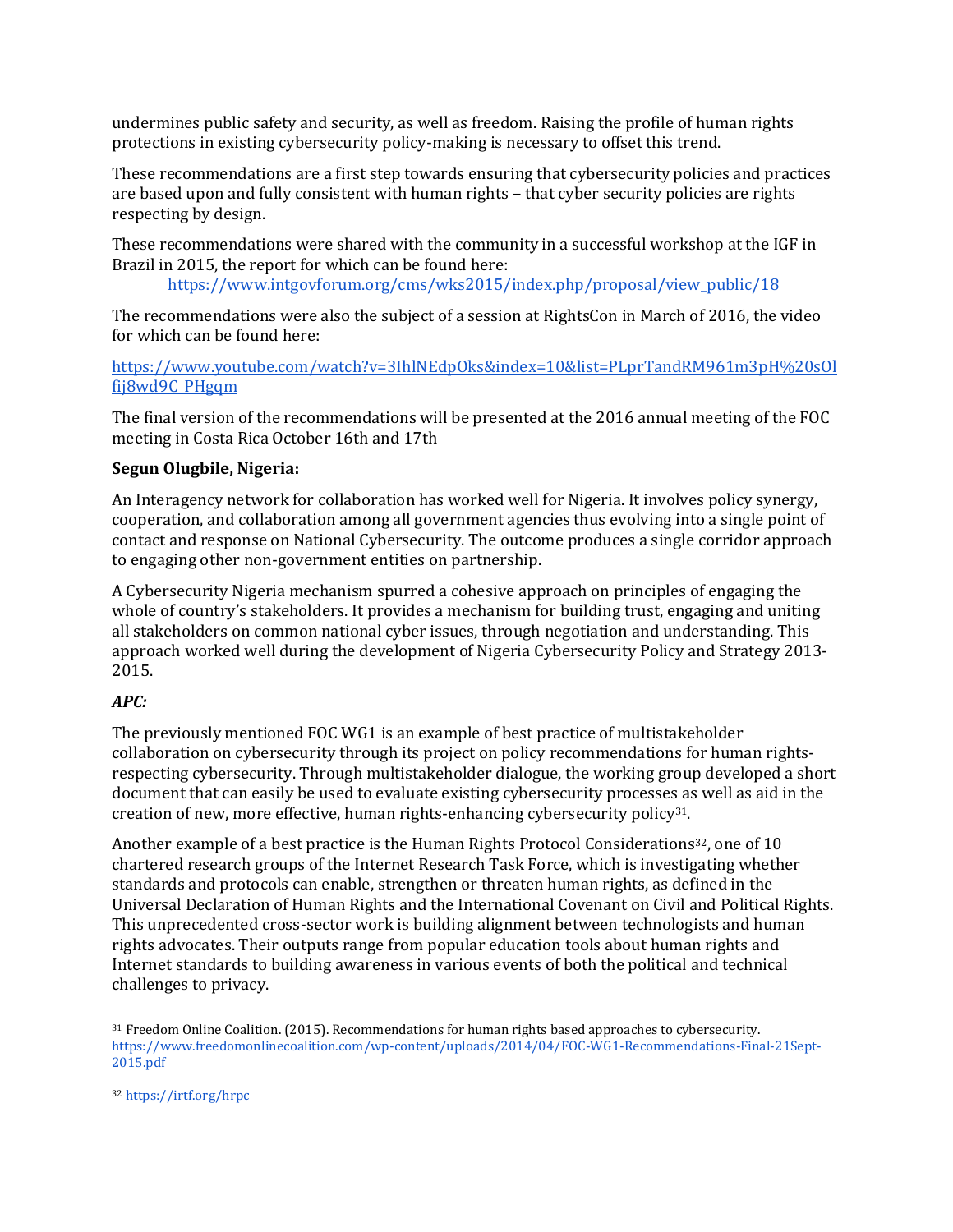### **FIRST:**

*Methods of enhancing cooperation and collaboration:*

FIRST sees three high level areas of work ahead in ensuring CSIRT can cooperate more effectively both within their community, and beyond:

Responding CSIRTs must be able to contact the partners they need to mitigate an attack. By themselves, CSIRTs, especially when they coordinate for more than a single constituent, do not always control computers and networks involved;

When working with another team on an incident, both organizations must speak the same operational language and have accurate expectations on the use of the information provided.

The community has the tools and techniques to enable automated information sharing. Analysts can focus on leveraging the information to truly understand the ramifications of the incident and make the right choices to reduce risk while mitigating the attack.

FIRST has invested in expanding the options of CSIRT when reaching out within their community. As an example, FIRST has initiated the Fellowship program, to allow new CSIRT with less financial capability to successfully join the community. In addition, FIRST has historically organized training, both developed by its partners and by itself, to ensure CSIRTs have a similar understanding of the issues at hand.

Finally, FIRST has convened its community to determine and publish a "[CSIRT Services Framework](https://www.first.org/global/education)" in the six official UN languages, which introduces a common understanding of the individual services offered by CSIRT teams.

Within its community, FIRST members have launched a number of working groups to standardize information exchange, focused on Vulnerability Coordination, the Traffic Light Protocol, and an Information Exchange Policy (IEP). FIRST also maintains the Common Vulnerability Scoring System (CVSS), which allows organizations to uniformly describe the impact of software vulnerabilities. While FIRST does not develop tooling for automated information exchange, our members leverage these standards in the development of their own tools.

There is an opportunity for the implementation of a similar approach between CSIRT and other stakeholders in the cyber security space. For instance, there are opportunities to train leaders in the Internet community who may not be security experts, on the issues and role of incident response teams, or how to best benefit from their work. In recent years, FIRST has contributed to the Internet Governance Forum and other governance efforts to create more awareness of the CSIRT community, its role and services. Other parties have also published guidance on the CSIRT community focused on other stakeholder groups, such as the Global Public Policy Institute and New America Foundation. Focused CSIRT assisting very specific groups, such as Access Now, have also exposed incident response capability to previously unserved audiences.

### *Identifying the right partner for cooperation:*

Within our community, FIRST has long maintained its member database, a public resource for individuals to find a CSIRT and the constituency they are authoritative for. In 2015, FIRST opened up this data set through a well-structured [Application Programming Interface.](https://api.first.org/) Network operators can leverage this tool to, in an automated manner; establish who to report a security incident to. FIRST is actively working with peer organizations in the community to extend the database beyond FIRST membership.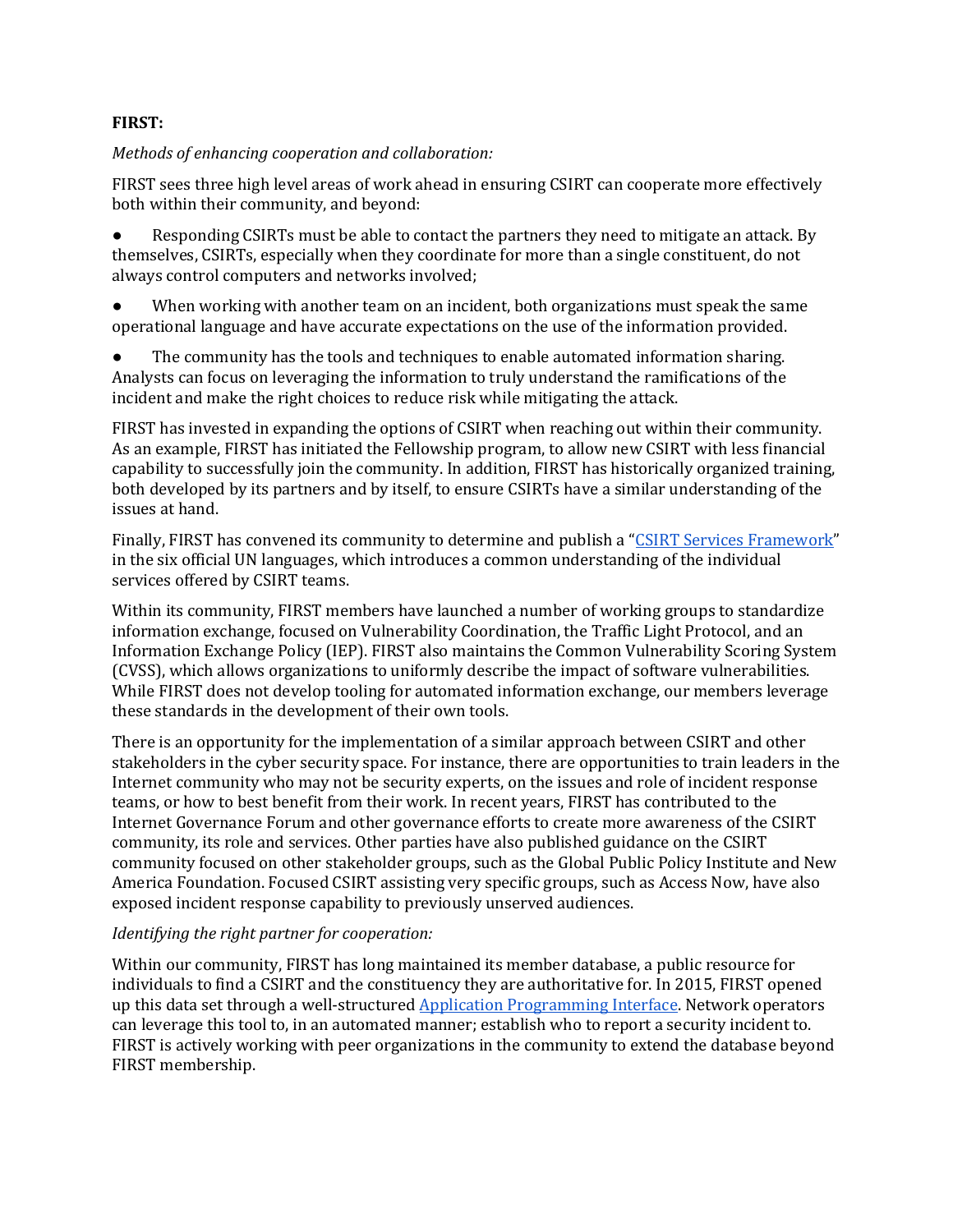A well understood issue is that not every network is covered by a CSIRT. It is important for countries to support or establish a "CSIRT of last resort", which is willing to help coordinate across cultural and language barriers even if it has no official authority over the network in question to help address these gaps.

Corporations and software vendors which develop products have also increasingly stood up Product Security Incident Response Teams (PSIRT). These are increasingly part of the CSIRT community, and have a valuable role to play as the security response experts on the respective products they produce, which are increasingly becoming connected.

## **Contribution from the Geneva Internet Platform/DiploFoundation33:**

Today's headlines often feature the word 'cyber', reporting on threats related to the virtual world: online child abuse, stolen credit cards and virtual identities, malware and viruses, botnets and denial-of-service attacks on corporate or government servers, cyber-espionage, and cyber-attacks on critical infrastructure including nuclear facilities and power supply networks.

Cybersecurity came into sharper focus with the rapid expansion of the Internet's user base. The Internet reiterated the old truism that technology can be both enabling and threatening. What can be used to the advantage of society can also be used to its detriment. One side effect of the rapid integration of the Internet in almost all aspects of human activity is the increased vulnerability of modern society. The Internet is a part of the critical global infrastructure. Other core services of modern society, such as electric grids, transport systems, and health services, are increasingly dependent on the Internet. They are frequent targets of cyber-attacks.

What are the real cybersecurity challenges? What is the role of diplomacy, international legal instruments, and regional and national policies in addressing these threats, and how efficient are they? How does international cooperation in cybersecurity work, and what are the roles of the various stakeholders?

Diplo focuses on these and other related questions throug[h online and](http://www.diplomacy.edu/courses/cybersecurity) *[in situ](http://www.diplomacy.edu/courses/cybersecurity)* [courses,](http://www.diplomacy.edu/courses/cybersecurity) awarenessraising sessions and events, evidence-based analysis, policy research, illustrations, and videos and other visuals. At the same time, the *[GIP Digital Watch](http://digitalwatch.giplatform.org/baskets/security)* [observatory,](http://digitalwatch.giplatform.org/baskets/security) operated by DiploFoundation, maintains regular updates on cybersecurity issues, actors, processes and mechanisms.

## *● What are some examples of best practices in 'Cyber security Situational Awareness' where different organizations have worked together, specifically with law enforcement agencies and other specialists?*

#### **NCSC-FI:**

- We have many good examples of companies warning each other of malware campaigns, DDoS campaigns or giving tips (do's and don'ts) to their peers.
- If, for example, a certain organization finds out about malware campaign targeting the organization, it may send the information concerning the suspected malware to other organizations (including us) in its cooperative network. If needed, we will then use that same information, anonymize the target organization(s) and send an email etc. to other cooperative networks as well.

#### **Fojon Kosta, Albania:**

 $\overline{a}$ <sup>33</sup> [https://issuu.com/diplo/docs/cybersecurity\\_executive\\_summary](https://issuu.com/diplo/docs/cybersecurity_executive_summary)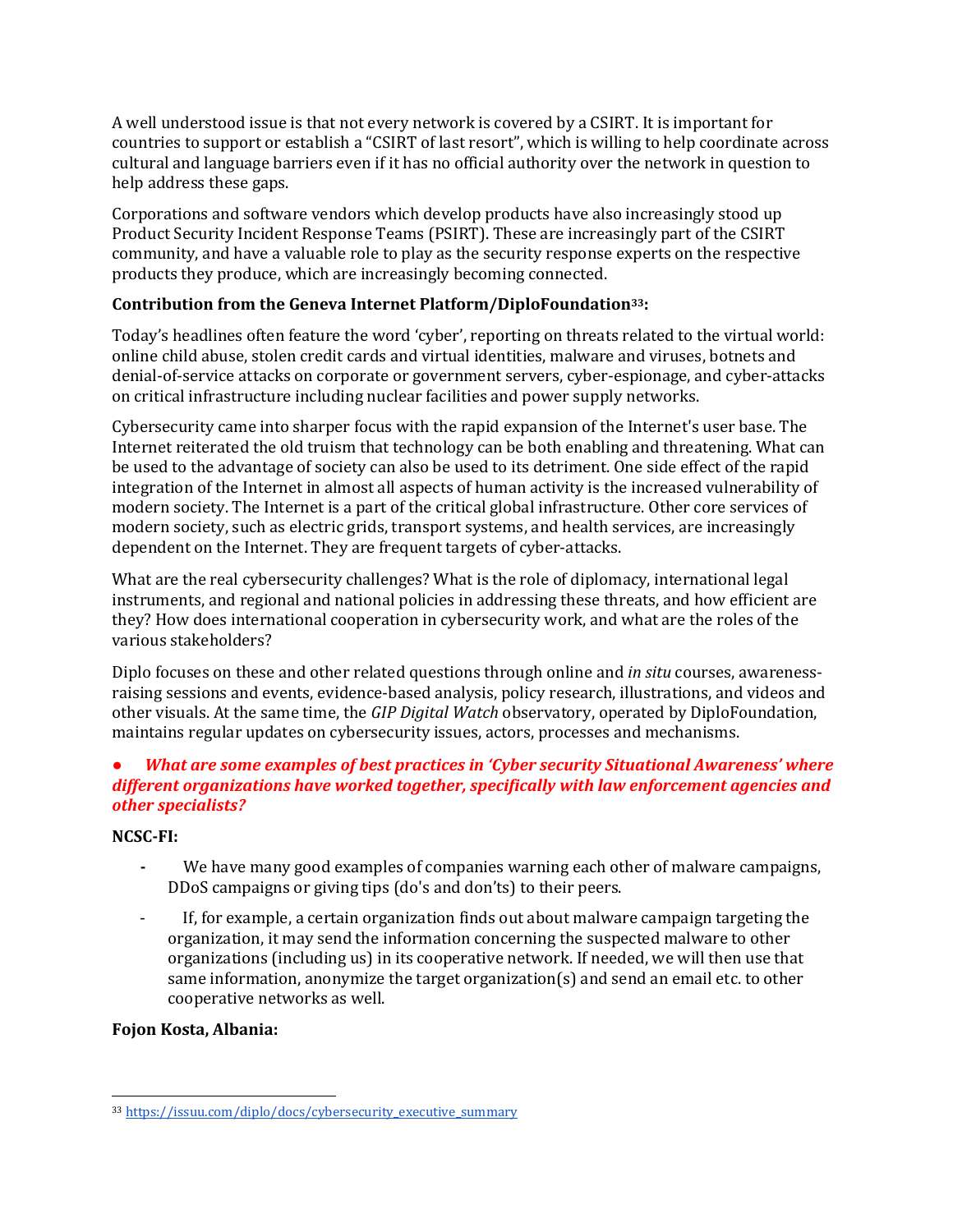A very good example is the collaboration and cooperation of the Albanian CIRT with State Police related and Albanian Governmental institutions and authorities. Another example is the cybersecurity cooperation between the National Bank of Albania and private banks in the country.

## **Segun Olugbile, Nigeria:**

Nigeria's foremost coordinator of all security organizations, i.e. Office of National Security Adviser (ONSA) mobilizes all security and para-security organizations including the Military, Police, and other law enforcement agencies, through the Interagency network framework, into the Cybersecurity Nigeria forum.

# **OAS:**

The Program has staged in collaboration with the South School of Internet Governance, 'SEGURINFO' in several of our member states. SEGURINFO is an annual meeting for information security, including intensive information sessions and networking for information security professionals and industry suppliers. The OAS is also a signatory to and promotes the STOP.THINK.CONNECT messaging convention. STOP. THINK. CONNECT. is a global online safety awareness campaign aimed at helping people to stay safer and more secure online. The message was created through a coalition of private companies, non-profits' and government organizations with leadership provided by the National Cyber Security Alliance (NCSA) and the Anti-Phishing Working Group (APWG). Many countries and private sector entities have joined this initiative<sup>34</sup>. In October every year, the OAS Cyber Security Program organizes an event dedicated to raising public awareness about staying secure online in partnership with several organizations, such as the National Cyber Security Alliance, the US Department of Homeland Security, and the STOP.THINK.CONNECT.

## **Part III: Summary of 2016 BPF Dialogue/Contributions** *(including discussions in the lead up to IGF 2016 and during dedicated substantive BPF session at IGF 2016)* **and recommendations for way forward:**

**The following statements/messages from draft 1.0 of the output document found some general consensus amongst participants in the 2016 BPF:**

- The involvement of government, private sector, civil society and other stakeholders in handling cybersecurity was stressed as fundamental in terms of sharing best practices, sharing results of critical assessments and identifying globally accepted standards of cybersecurity. All stakeholders must understand, respect and trust each other's expertise and competences.
- It was emphasized that to many today, the word "cybersecurity" is often loaded with context, and many organizations associate it with government decision making, or commercial security solutions. Within the IGF, it was said, there is an opportunity to redefine cybersecurity as a common goal between all stakeholders, and to work towards finding a common understanding about what productive cooperation and collaboration might look like.
- It was said that the term "cybersecurity" can mean very different things to different stakeholders depending upon the context in which it's being used. (national security; public security; enterprise security; incidence response; personal security; protection against large scale data breaches and cyber-crime/online crime; uncertainties about how our data is being used; surveillance and other online threats, etc.)

 $\overline{a}$ <sup>34</sup> <https://www.stopthinkconnect.org/>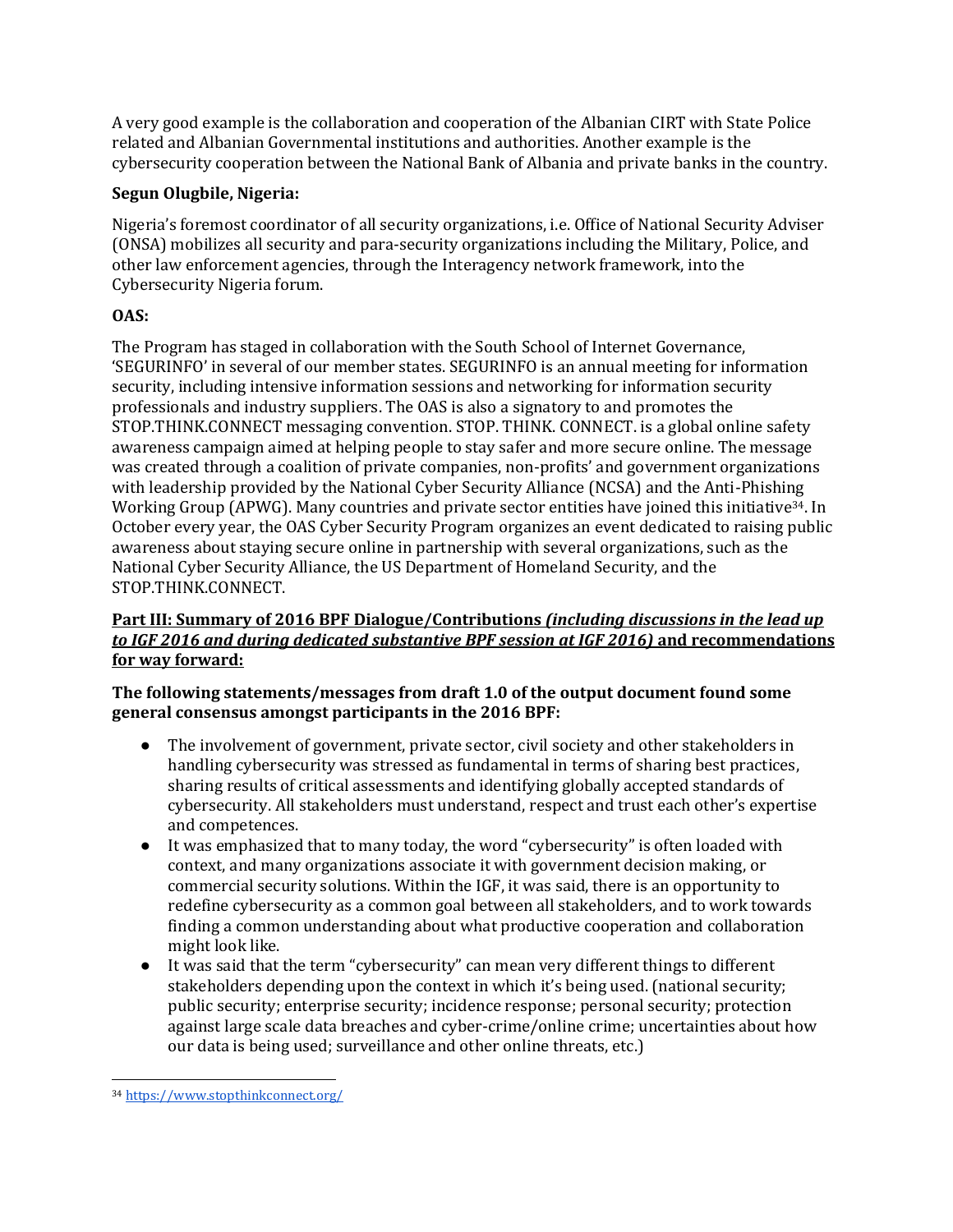- There was broad agreement that the roles and responsibilities of stakeholders are evolving in making the Internet a secure and safe place for people to socialize and conduct business. It is clear that security is no longer just the purview of governments and that it is increasingly a multistakeholder imperative.
- Evolving understandings of cybersecurity make efforts to ensure the Internet is a secure and safe place an important focus of policy that requires input from multiple stakeholders. Starting from a dominant technical perspective of cybersecurity and focusing on protecting information infrastructure, debates around cybersecurity have rapidly broadened, bringing in many issues from cybercrime to secure access policies to data ethics and human rights under its banner.
- There was general consensus within the BPF around the notion that cybersecurity initiatives should be built on democratic, multistakeholder processes, ensuring the meaningful and accountable participation of all stakeholders, including governments, the private sector, civil society, the technical community, the academic community and users.
- It's imperative to promote more robust, effective and timely information-sharing, cooperation and coordination among cybersecurity stakeholders at the national, regional and international levels. Cooperation and collaboration is important in cybersecurity, not only to avoid duplicate work and analysis, but also in respect to less mature entities, being able to profit from the experience and expertise of others and as such develop faster thereafter.
- Within the CSIRT community, automating information exchange where possible, and ensuring CSIRT's ability to process information at an increasing pace is extremely important. CSIRT's can often be resource constrained in terms of qualified analysts, and allowing them to focus on harder problems that require expert review is critical. However, it is important to clarify that prior to any automated exchange taking place, it is crucial for stakeholders to set expectations around how the data will be used. Sharing indicators may not be helpful if they are not used correctly, or are used for different purposes than intended. While there are typically many technical means of addressing a security incident, it is most important that goals are aligned and expectations are clearly set.
- For CSIRTs to effectively work with each other, or other peers within the community, trust is a crucial requirement. Trust is typically not established through legal agreements, but through a history of working with each other. Developing trust is easiest when the objectives of both organizations align. When both organizations have as goal to remediate the incident and restore operations, they both see value in the information exchange.
- There is a need for more civil society involvement in cybersecurity debates in all countries, and in particular in developing countries. Furthermore and in parallel with increased participation, more opportunities for education and awareness raising among civil society groups on issues of cybersecurity should be supported. For cybersecurity cooperation and collaboration to be enhanced globally – and particularly in global south countries – the first step is to create a level playing field in terms of knowledge, skills and capacity for engagement.

### **IGF 2016 dedicated BPF session (8 December 2016)**

**View the transcript here[: https://www.intgovforum.org/multilingual/content/igf-2016-](https://www.intgovforum.org/multilingual/content/igf-2016-%E2%80%93-day-3-%E2%80%93-room-9-bpf-cybersecurity)– day-3-–[-room-9-bpf-cybersecurity](https://www.intgovforum.org/multilingual/content/igf-2016-%E2%80%93-day-3-%E2%80%93-room-9-bpf-cybersecurity)**

**Watch the webcast of the session here: <https://www.youtube.com/watch?v=P1cxUnimmFQ&t=579s>**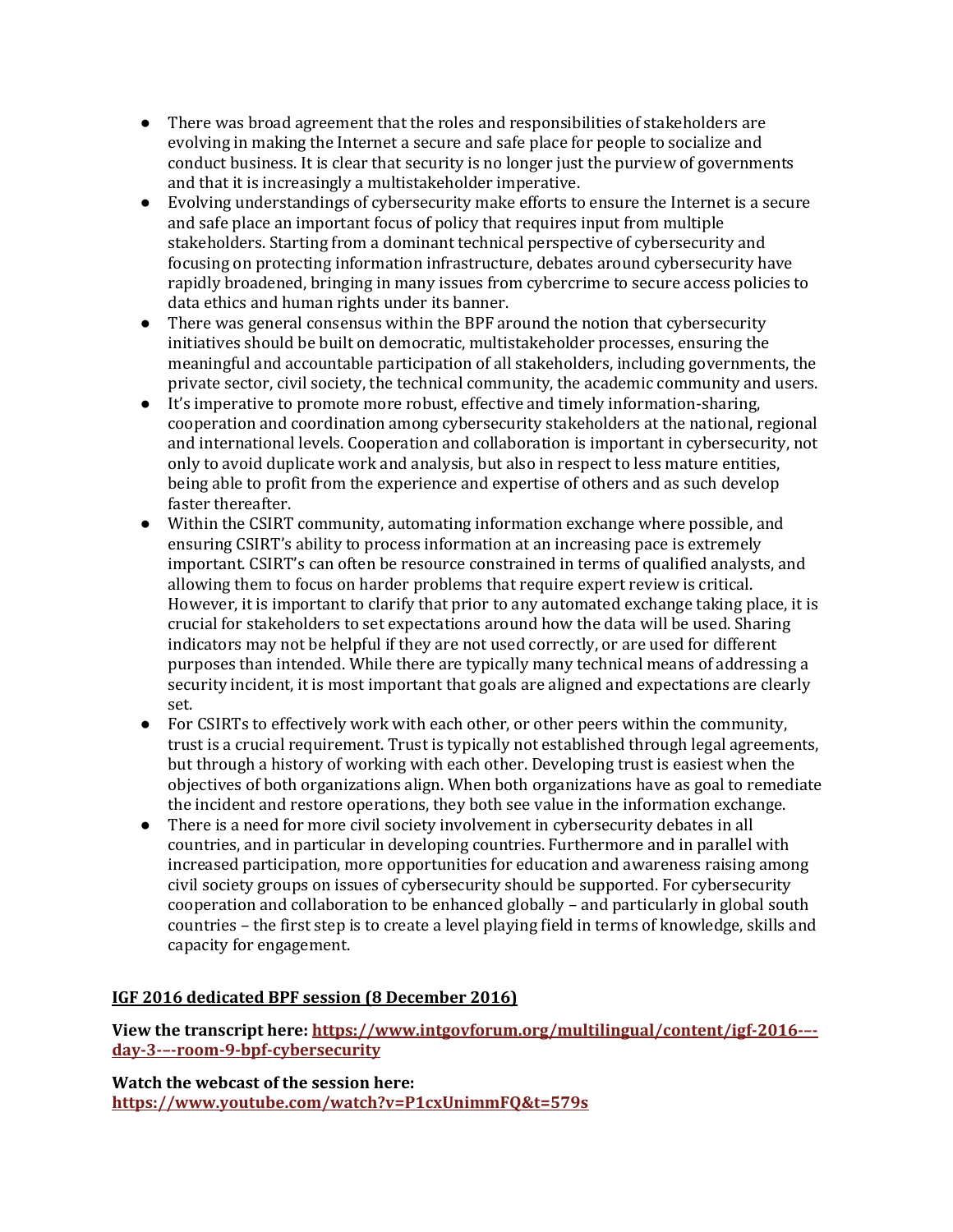## **Chair(s) and/or Moderator(s) and Speakers/Discussants:**

*Markus Kummer, Coordinator for 2016 IGF BPF Cybersecurity (Chair)*

*Segun Olugbile, Co-Coordinator for 2016 IGF BPF Cybersecurity*

*Maarten Van Horenbeeck, Fastly, FIRST (Moderator)*

### **Panel:**

*Richard Leaning, RIPE NCC (Speaker)*

*Isabel Skierka, Digital Society Institute (DSI) (Speaker)*

*Kerry-Ann Barrett and Barbara Marchiori, Organization of American States (OAS) (Speakers)*

*Grace Githaiga, KICTANet (Speaker)*

*Matthew Shears, Freedom Online Coalition (FOC) (Speaker)*

*Hiroshi Esaki, Graduate School of Information Science and Technology, The University of Tokyo (Speaker)*

### **Some suggestions for themes/topics for the BPF Cybersecurity in 2017 were:**

- Security awareness best practices
- User knowledge gaps
- Child online protection and online safety
- Frameworks on cybersecurity
- Regional and global cybersecurity cooperation
- Civil-society and government cooperation
- Transparency of private sector cybersecurity policies –
- Best practices for contractual arrangements with information security services
- Mechanisms to improve multi-stakeholder cooperation in formulating and implementing national cybersecurity goals
- Development and cybersecurity concerns
- How can cybersecurity contribute to Sustainable Development Goals
- Need for embedded security as broadband expands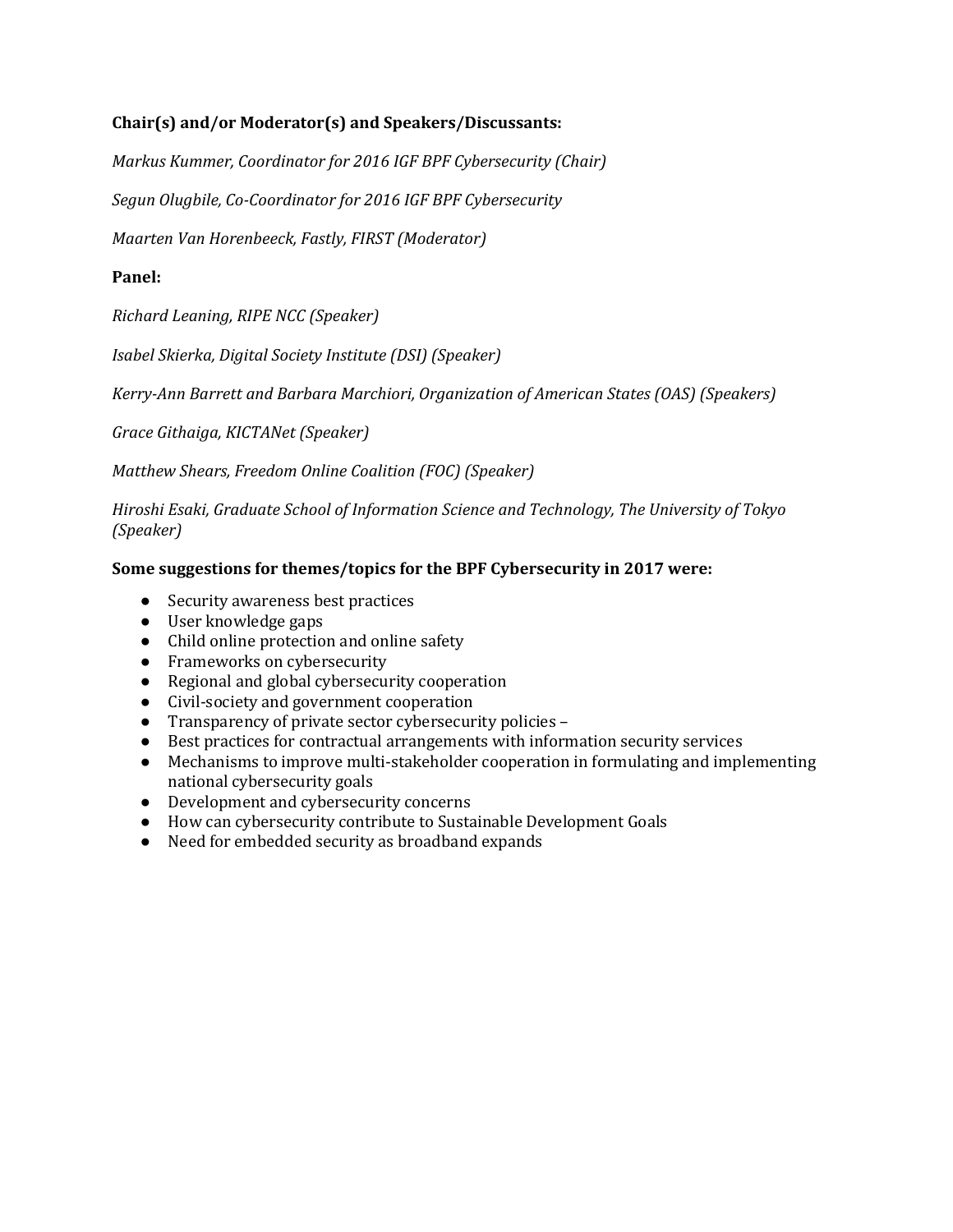## **Annex I**

## **List of Contributions**

● **[Contribution from the Freedom Online Coalition Working Group 1 -](http://www.intgovforum.org/cms/documents/best-practice-forums/886-foc-wg1-submission-igf-bpf-cyber) "An [Internet Free and Secure"](http://www.intgovforum.org/cms/documents/best-practice-forums/886-foc-wg1-submission-igf-bpf-cyber)**

● **[Contribution from Mr. Fojon Kosta, Government of Albania](http://www.intgovforum.org/cms/documents/best-practice-forums/885-call-for-contributions-igf-2016-bpfcybersecurity-fotjon-kosta) [Contribution from](http://www.intgovforum.org/cms/documents/best-practice-forums/885-call-for-contributions-igf-2016-bpfcybersecurity-fotjon-kosta)  [Mr. Fojon Kosta, Government of Albania](http://www.intgovforum.org/cms/documents/best-practice-forums/885-call-for-contributions-igf-2016-bpfcybersecurity-fotjon-kosta)**

● **[Contribution from Mr. Olusegun H. Olugbile, Member National \(Nigeria\)](http://www.intgovforum.org/cms/documents/best-practice-forums/887-response-to-bpf-on-cybersecurity)  [Advisory Council on Cybercrime](http://www.intgovforum.org/cms/documents/best-practice-forums/887-response-to-bpf-on-cybersecurity)**

● **Contribution from the Geneva Internet Platform (GIP)/DiploFoundation:**  *Cybersecurity Competence Building Trends* **-**

**<http://www.diplomacy.edu/ig/cybersecurity> (***the links to the full report and the illustrated executive summary, versions for download and for review***)**

- **[Contribution from the Nigeria IGF \(NIGF\)](http://www.intgovforum.org/cms/documents/best-practice-forums/880-response-to-bpf-on-cybersecurity-by-nigf)**
- **Contribution from Mr. Jerome Athias:**

**<https://www.helpnetsecurity.com/2016/07/13/security-vendor-collaboration/>**

● **[Contribution from Mr. Shreedeep Rayamajhi, Razynews](http://www.intgovforum.org/cms/documents/best-practice-forums/883-contribution-igf-2016-bpf-cybersecurity-by-shreedeep-rayamajhi-rayznews)**

● **[Internet Governance Capacity Survey: Nepal](http://www.intgovforum.org/cms/documents/best-practice-forums/884-internet-governance-capacity-survey-nepal-2016) (Submitted by Mr. Shreedeep Rayamajhi)**

● **Contribution from the Internet Society (ISOC):** *A policy framework for an open and trusted Internet* **– [http://www.Internetsociety.org/doc/policy-framework-open](http://www.internetsociety.org/doc/policy-framework-open-and-trusted-internet)[and-trusted-Internet](http://www.internetsociety.org/doc/policy-framework-open-and-trusted-internet)**

● **Contribution from the Internet Society (ISOC):** *Collaborative security approach to tackling Internet security* **issues –**

**[http://www.Internetsociety.org/collaborativesecurity](http://www.internetsociety.org/collaborativesecurity)**

● **[Contribution from the Association for Progressive Communications \(APC\)](http://www.intgovforum.org/cms/documents/best-practice-forums/893-2016-igf-best-practice-forum-on-cybersecurityapc)**

● **[Contribution from The Information Technology -](http://www.intgovforum.org/cms/documents/best-practice-forums/890-igf-input) Information Sharing and [Analysis Center \(IT-ISAC\)](http://www.intgovforum.org/cms/documents/best-practice-forums/890-igf-input)**

- **[Contribution from the Organization of American States \(OAS\)](http://www.intgovforum.org/cms/documents/best-practice-forums/891-response-to-bpf-on-cybersecurityoas)**
- **[Contribution from the Forum of Incident Response and Security Teams](http://www.intgovforum.org/cms/documents/best-practice-forums/895-first-contribution-to-the-2016-igf-bpf-on-cybersecurity)**

**[\(FIRST\)](http://www.intgovforum.org/cms/documents/best-practice-forums/895-first-contribution-to-the-2016-igf-bpf-on-cybersecurity)** 

- **[Contribution from Global Partners Digital](http://www.intgovforum.org/cms/documents/best-practice-forums/894-igf-best-practices-forum-global-partners-digital-contribution)**
- **[Contribution from the National Cyber Security Centre -](http://www.intgovforum.org/cms/documents/best-practice-forums/896-ficora-ncsc-fi-answers-igf-bpf-29-08-2016-1) Finland (NCSC-FI)**
- **[UNODC Cybercrime Repository](https://www.unodc.org/cld/en/v3/cybrepo/index.html)**